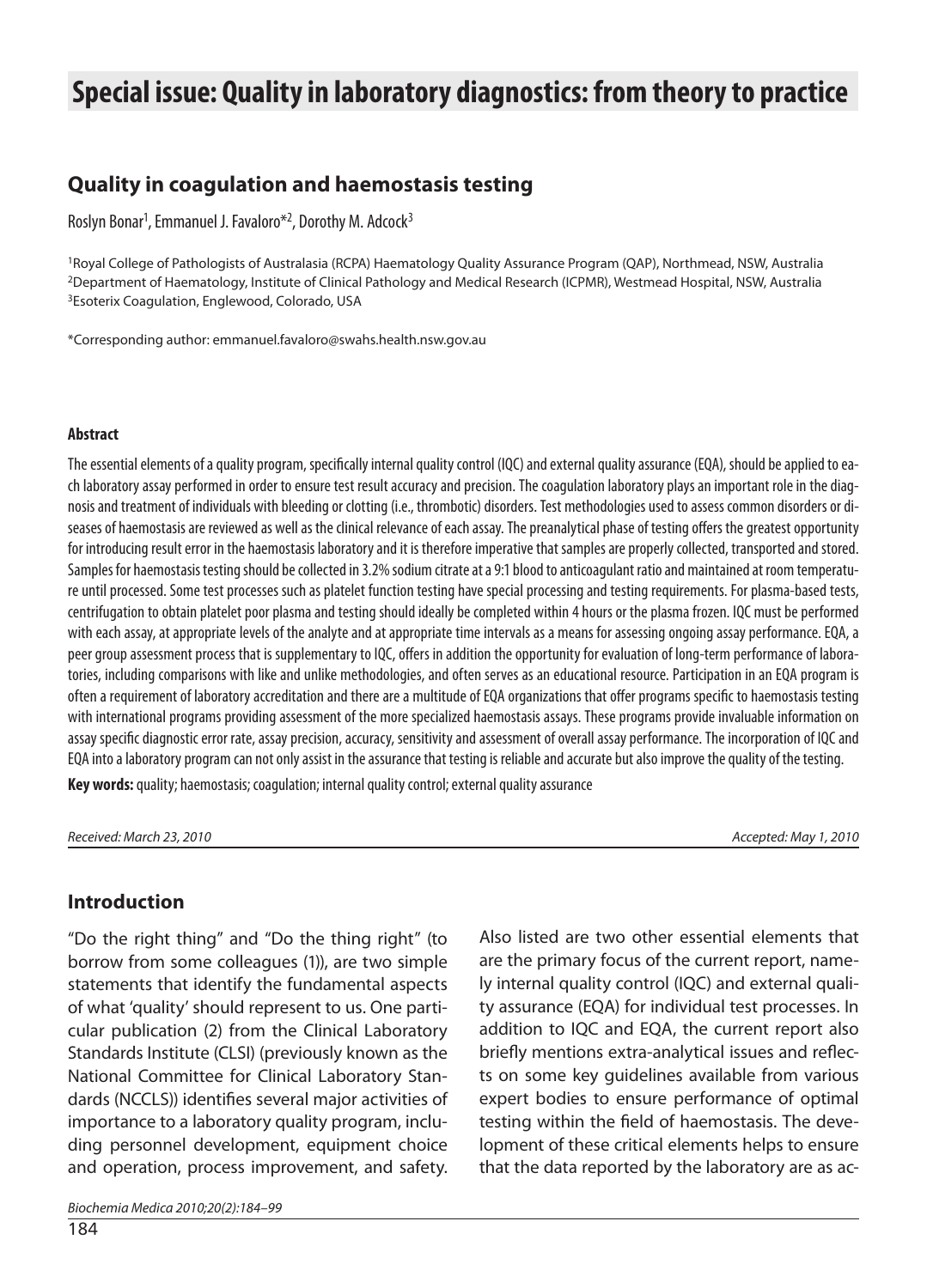curate as possible and that they best serve the needs of both patients and clinicians (3–7).

# **Overview of coagulation and hae mos ta sis**

Hae mostasis, in vivo, is the home ostatic process whereby blood flow is maintained within the vasculature and, in vitro, represents one of the most complex areas of diagnostic laboratory testing (8). The main function of haemostasis, to maintain blood flow in the intact vessels in normal circulation, is in part achieved by efforts to arrest blood loss resulting from injury or trauma. There are three main phases of haemostasis, the vascular phase (which incorporates platelet interaction), the coaqulation phase (which involves coaqulation proteins and phospholipid complexes), and the natural anticoa gulant/fibrinolytic phase (which ensures cessation of the clotting process, the dissolution of the thrombosis, and permits later wound healing). These components work in concert. When any phase of this process is disturbed, adverse clinical events may occur, manifesting as either thrombosis (haemostasis pushed in a procoagulant direction) or bleeding (ineffective haemostasis). In either situation, the clinician must have access to a variety of relevant tests in order to achieve a specific or correct diagnosis and initiate appropriate patient treatment or management.

Workers within haemostasis often refer to the above systems in terms of 'primary' and 'secondary' hae mostasis, both of which promote eventual clot formation. Primary haemostasis refers to the process that involves platelets adhering to each other and to the damaged vasculature subsequent to the initiating event (e.g., tissue injury), followed by platelet activation and aggregation to produce a 'platelet-plug'. Secondary hae mostasis involves the activation of the clotting system in a complex interactive fashion with positive and negative feedback, that causes sequential activation of multiple coaqulation factors and the eventual conversion of 'soluble' fibrinogen (the main clottable protein in plasma) to 'insoluble' fibrin. The process of secondary haemostasis in part acts to strengthen the platelet plug, forming a gel-like clot.

This process is kept in check, in part, by the naturally occurring anticoagulant system, e.g., protein C (PC), protein S (PS), antithrombin (AT). The fibrinolytic system represents a distinct, but inter-related process that is involved in lysis of the clot to facilitate wound healing.

# **Common disorders and diseases of hae mos ta sis**

Many clinically relevant disease processes can be defined by a process of 'aberrant' haemostasis, and some of the most important include haemophilia, von Willebrand disease (VWD) and a variety of thrombophilic disorders, causing either arterial or venous thrombosis. These disorders of haemostasis can be either inherited (i.e., congenital or genetic defect) or acquired (i.e., secondary to some other disease). In order to screen, diagnose and monitor these disorders, the modern hae mostasis laboratory must be equipped with an arsenal of tests to allow accurate and complete diagnoses.

## **Bleeding disorders**

Hae mophilia is caused by a deficiency of usually one and rarely several clotting factors, which may arise congenitally or may be acquired. Haemophilia A is the most common form (9) and is attributable to a deficiency or defect in factor VIII (FVIII). Hae mophilia B is less common and attributable to a deficiency or defect in factor IX (FIX; also called Christmas factor). As both FVIII and FIX are essential for the process of secondary hae mostasis, deficiencies of either are associated with a bleeding diathesis. Haemophilia A is approximately seven times more common than Haemophilia B. As congenital disorders, both reflect sex-linked recessive disorders as the defective genes are carried on the X chromosome. The degree of the factor deficiency can vary from a complete deficiency to upwards of around 40% of normal, with increasing bleeding severity associated to lower levels of functional clotting factors.

VWD is another bleeding disorder that arises from deficiencies or defects in the plasma protein von Willebrand factor (VWF) (10). It usually presents wi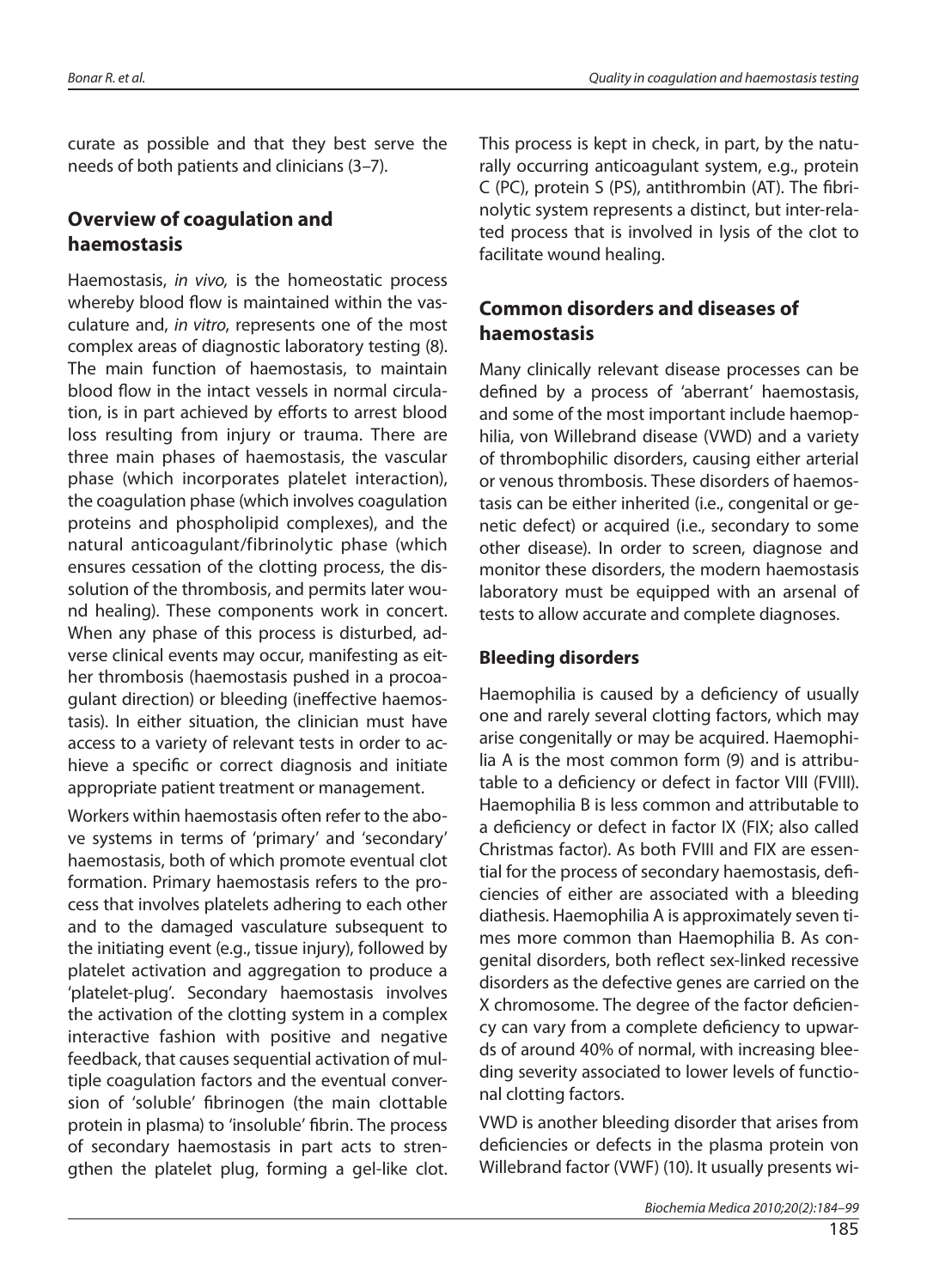th mild bleeding tendencies such as epitasis and easy bruising and most often has a congenital nature but may alternatively be acquired. VWF is stored primarily in the platelets and endothelial cells and has two main functions within hae mostasis (8). Firstly, VWF mediates the formation of the platelet hae mostatic plug by acting as the main adhesive protein that bridges platelets to the damaged vasculature as well as to other platelets. Secondly, VWF acts as a protective carrier protein for FVIII in plasma, preventing its premature degradation. VWF functions in this manner by means of specific interactions with extracellular matrix components such as collagen, specific interactions with various platelet receptors, and a specific interaction with FVIII (8,10). VWF is thus essential for both the initial tethering of platelets to the damaged vasculature (i.e., primary haemostasis), as we-Il as the eventual fibrin clot formation (i.e., secondary hae mostasis), because it assembles with the procoagulant FVIII in plasma, forming a protective complex that prevents its rapid clearance in circulation. In plasma, VWF comprises a series of dimer proteins of increasing size (or molecular weight); the larger the size (or molecular weight), the more adhesive the molecule. Defects in VWD may comprise loss of all forms of the VWF protein (i.e., quantitative defects; defining Type 1 or 3 VWD) or selective loss of only the high molecular weight (HMW) forms or other selective qualitative defects (i.e., defining Type 2 VWD).

A host of platelet defects can also lead to mucocutaneous bleeding or bruising (11-14). Platelets constitute a store-house of haemostasis, including surface glycoprotein receptors and alpha and beta granule components. In order for platelets to exert their important role in hae mostasis, the se receptors need to function, and the granule contents need to be normal and released into the surrounding milieu. Platelet defects associated with bleeding often represent defects of deficiencies of platelet glycoproteins, secretion disorders, storage pool disorders, and signal transduction disorders.

# **Throm bo tic di sor de rs**

Thrombophilia can be defined as an increased risk of thrombosis and can be hereditary or acquired.

186

Laboratory testing of thrombophilia requires a panel of test procedures that can be molecular-based, functional or antigenic in nature. A wide variety of disorders can give rise to a thrombophilic tendency, including deficiencies or defects in the natural anticoagulant proteins (i.e., AT, PC, PS), increases in procoaqulant proteins or impaired fibrinolysis (8,15–17). Thus, whilst a lack of procoagulant proteins including FVIII and VWF may cause bleeding, an excess of these may cause thrombosis. Acquired predisposition to thrombosis can also occur in many disease states, and one of the most important and common is the auto-immune disorder called the antiphospholipid antibody syndrome (APS), which arises due to the presence of antiphospholipid antibodies (aPL), detectable in the laboratory using a variety of tests including those for Lupus Anticoagulant (LA), anticardiolipin antibody (aCL) and anti-Beta2-glycoprotein-I (aB2GPI) an tibo dies (18,19).

# **Tests and assays within haemostasis**

The modern haemostasis laboratory performs an ar senal of tests to allow an accurate and comprehensive diagnosis of haemostatic defects. Some tests are also used to monitor anticoagulant therapy. It is convenient to separate these tests into 'routine coagulation tests', which are typically high throughput screening tests performed by most clinical laboratories, and 'diagnostic haemostasis assays'. Also commonly called 'special coagulation' tests, these latter assays are typically lower through-put and performed by specialized hae mostasis laboratories for the specific diagnosis and characterization of haemostatic diseases and defects.

## **Routine coagulation tests**

#### Prothrombin time (PT)

First proposed by Quick in 1935 (20), the PT is perhaps the oldest test of coagulation still performed. The PT is a measure of the function of the tissue factor pathway (also sometimes called the 'extrinsic pathway'). The test is performed by adding tissue factor and phospholipids to plasma and then measuring the time in seconds to clot formation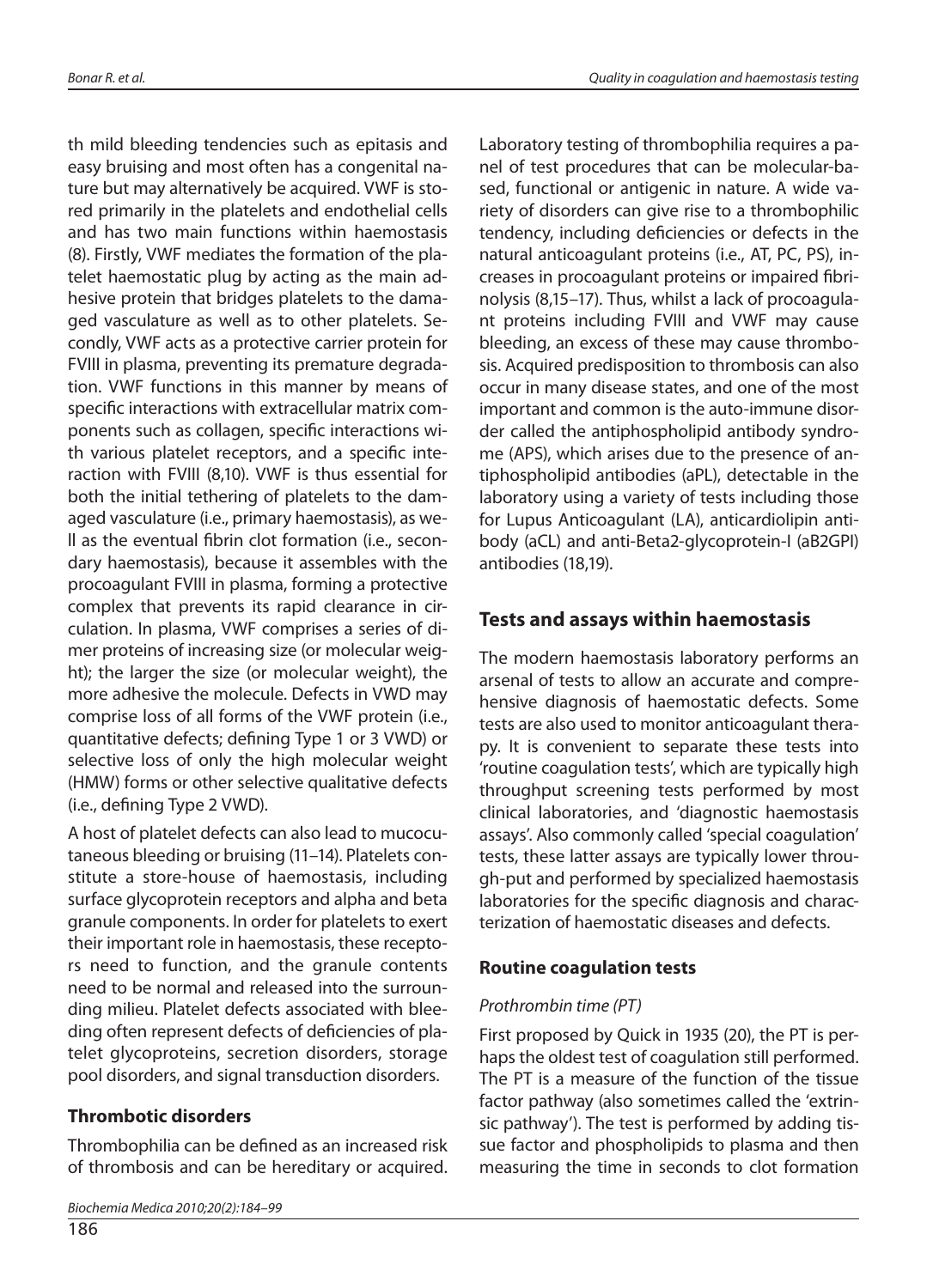following the addition of calcium. The PT is an in vitro test that basically mimics the in vivo event of da ma ged tissue extracts acting on the coagulation system to initiate the clotting process. Originally developed to measure prothrombin (one of the procoagulant factors and hence its name), the PT is also now known to measure other aspects of the coaqulation pathway such as the interaction of FV, FVII, FX and the concentration and function of fibrinogen.

#### International Normalized Ratio (INR)

This is simply a mathematical processing of the PT that permits standardization of test results across different laboratories, and is calculated by means of two additional components called the International Sensitivity Index (ISI) and the Mean Normal Prothrombin Time (MNPT) (21,22). The INR is used internationally for the monitoring of vitamin K antagonist (VKA) therapy (e.g., Warfarin), often given to individuals as a management therapy for thrombo sis.

### Activated partial thromboplastin time (APTT)

This test screens for abnormalities of the 'contactfactor' (sometimes also called the 'intrinsic') pathway (i.e., deficiencies or defects in FVIII, FIX, FXI, and FXII), as well as the common pathway (i.e., fibrinogen, FII, FV, FX). The APTT is also used for monitoring of heparin therapy and is variously sensitive to several inhibitors including LA (23). In all the above cases, one expects to see a prolongation in the APTT. In contrast, a shortened APTT is associated with an increased thrombosis risk (23-25). The activator in this test can be from several sources. Originally kaolin was used (hence, the test was previously called PTTK) but in more recent times activators such as micronized silica and ellagic acid have been substituted. The APTT is the time to clot in seconds when contact activator and phospholipids are added to plasma in the presence of calcium.

## Thrombin time (TT)

This is a simple test performed by adding equal volumes of plasma and thrombin and measuring the amount of time until a clot forms. The TT is sen si tive to he parin, di rect throm bin in hibitors and to defects and deficiencies of fibrinogen. Thus, a prolonged TT will occur with congenital abnormalities such as afibrinogenaemia and dysfibrinogenaemia as well as with the presence of inhibitory substances including heparin or high levels of fibrin(ogen) degradation products (FDPs).

#### **Fibrinogen**

This represents the major clottable protein within plasma, and was originally measured by heat precipitation. These days, fibrinogen is measured immunologically or more commonly using a functional von Clauss assay, which can be easily automated. Fibrinogen levels can also be estimated using a derived calculation from the PT with selective instrumentation. The measurement of fibrinogen is important within the context of potential congenital abnormalities such as afibrinogenaemia and dysfibrino genae mia (per haps strangely, the se may be associated with both bleeding and thrombosis)  $(26,27)$ , as well as in the context of trauma, snake bite, and disseminated intravascular coagulation (DIC) (28).

#### D-dimer

This represents a specific breakdown fragment of fibrin, and so is a measure of fibrinolysis. This test is important in order to assess the possibility of clot dissolution as a marker of thrombosis; e.g., deep vein thrombosis (DVT) or pulmonary embolism (PE) or aberrant clot activation processes such as DIC (28–30).

#### **Diag nos tic hae mos ta sis assays**

#### Factor assays

These are performed by modifications of PT or APTT assays, using several plasma dilutions, in order to pinpoint specific factor deficiencies (e.g., FVIII or FIX in classical haemophilia). Tests are made individually specific for any given factor by using the particular factor deficient plasma. The exception here is FXIII, or the fibrin stabilising factor, which is measured using alternate techniques (31).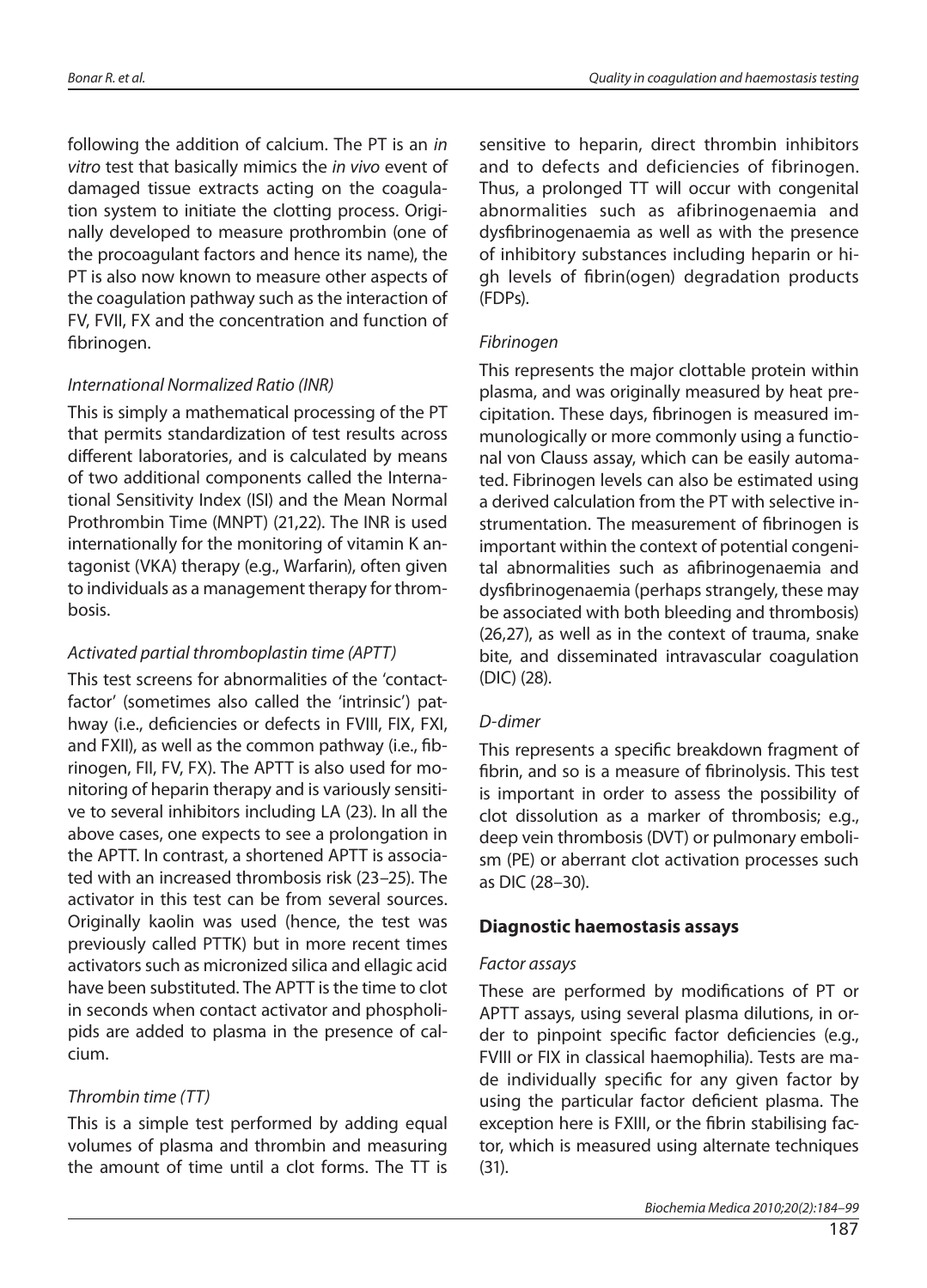# VWF assays

These comprise a panel of tests, primarily to help evaluate for a bleeding disorder such as VWD (32), although VWF is also being increasingly requested within the context of thrombotic disease (16). Some assays measure the quantity of VWF present in plasma (i.e., VWF antigen (VWF:Ag)), regardless of the presenting quality (or VWF function). Other assays measure functional properties of VWF; these include the ristocetin co-factor (VWF:RCo) assay, which assesses the ability of VWF to bind to platelets in the presence of ristocetin, and the collagen binding (VWF:CB) assay, which assesses the ability of VWF to bind to sub-endothelial matrix proteins (in this case collagen) (33). Depending on the VWF assay, a variety of techniques may be used; including enzyme-linked immunoabsorbent assays (ELI-SAs), latex immunoassays (LIAs), and platelet agglutination assays. Several assay limitations are evident with these tests, including assay reproducibility (34) and lower limit of sensitivity (35) issues. The VWF:CB tends to be more sensitive to HMW VWF, also suffers less variability than the VWF:RCo, and has better lower limit of sensitivity properties. Nonetheless, as the VWF:CB reflects a different functional property of VWF than the VWF:RCo, both tests are required to identify all possible forms of VWD (32,33). Several other highly specialized procedures are available to help functionally characterize or classify VWD (32,36–38), including the ristocetin induced platelet aggregation (RIPA) procedure (typically performed as a part of platelet function testing), VWF:multimer analysis (to he-Ip assess for structural defects arising from altered VWF assembly or proteolysis) and VWF:FVIII binding (VWF:FVIIIB).

# Platelet function testing

This can be achieved using comprehensive platelet aggregation testing  $(11-14)$  or using a screening test process (e.g., PFA-100) (39,40). The latter can be used to provisionally identify a platelet defect, or anti-platelet medication affect (e.g., aspirin), but comprehensive platelet testing is required to identify and characterize specific qualitative platelet disorders. This latter process is complex and technically demanding, and involves challen-

188

ging patient material either as platelet rich plasma (using light transmission aggregometry) or as whole blood (using a whole blood aggregometer) with various platelet agonists  $(11-14,41)$ .

# Thrombophilia testing

Laboratory testing may include assays to detect congenital deficiencies or defects in the natural anticoa gulants (i.e., PC, PS, AT), or acquired defects related to the presence of aPL. Congenital deficiencies in PC, PS and AT are rare, and most defects identified by laboratory testing are acquired, due to liver disease, vitamin K deficiency, DIC, or anti-coa quiant medication (15). Both functional and antigenic assays are available for these test parameters, with functional assays being dominant for PC and AT (usually chromogenic assays), and antigenic assays being dominant for PS (usually LIA or ELISA). Activated protein C (APC) resistance (APCR) is defined as an impaired plasma anticoagulant response to APC added in vitro, and a relative inability to inactivate FVa and/or FVIIIa. The main molecular basis of APCR was identified in 1994 and comprises a point mutation in the gene for FV, now termed FV Leiden (FVL). There are two main laboratory methods used for testing APCR, the original APTT-based method and Russe-Il viper venom time (RVVT) based methods (42). One of the most common and clinically important causes of acquired thrombophilia, APS, is assessed by a panel of tests that measure aPL (autoantibodies that recognize epitopes on selected proteins when bound to phospholipid surfaces). These include lupus anticoagulant (LA), which can be assessed using a variety of test processes, although the updated LA guidelines from the Scientific Standardization Subcommittee (SSC) of the International Society on Thrombosis and Haemostasis (ISTH) recommend the combined use of APTT and RVVT based assays, together with solid phase assays (43).

#### Factor inhibitors

Specific inhibitors can develop against any individual coagulation factor and cause a deficiency that can be detected by prolonged PT and/or APTT (44). More clinically important is that these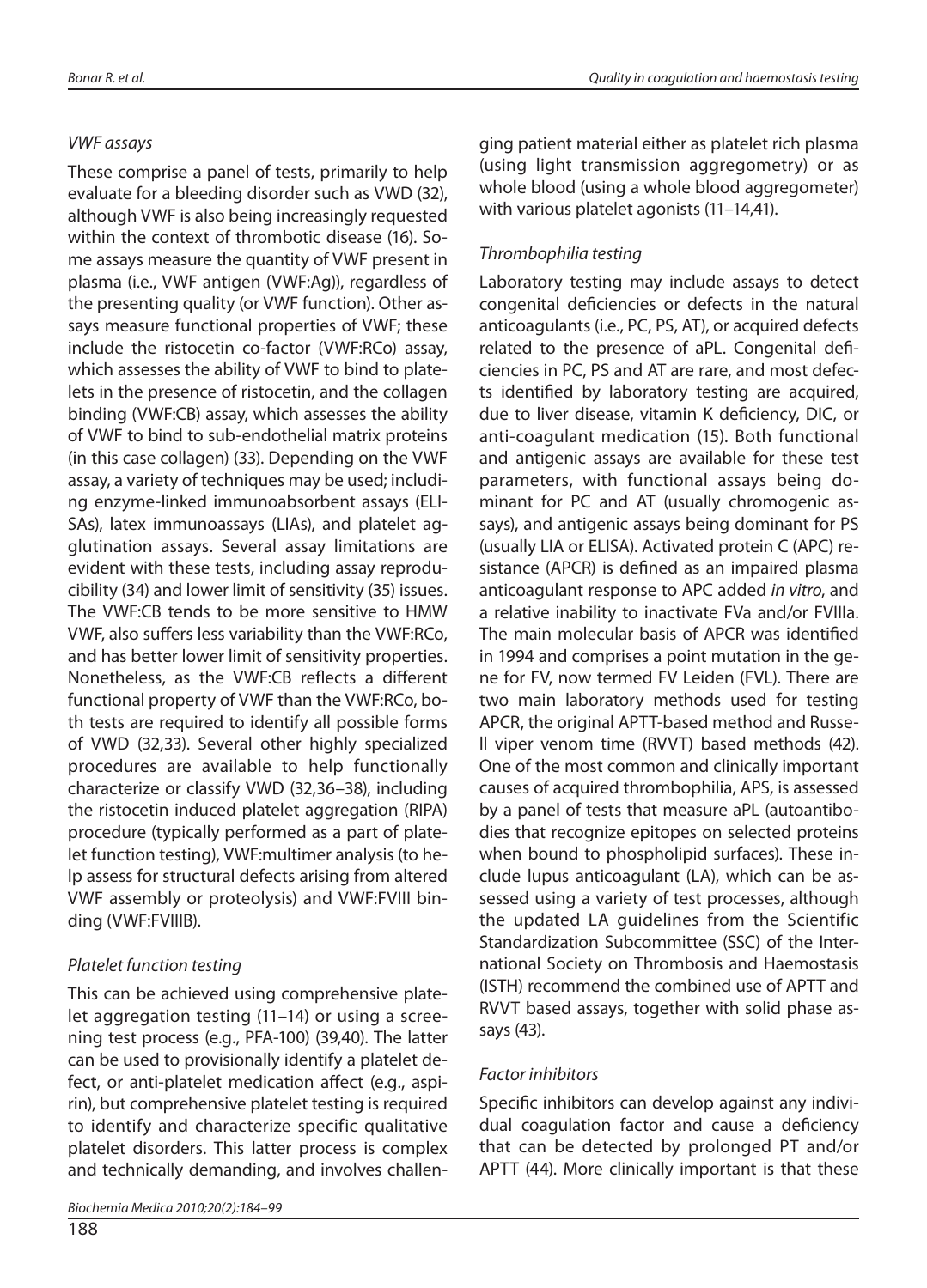patients can suffer serious bleeding problems (45). While some patients can develop inhibitors after treatment with plasma products (e.g., hae mophilia patients that develop alloantibodies), others can develop inhibitors secondary to some other disease process (e.g., autoantibodies that lead to an acquired haemophilia), and others can be idiopathic (unknown cause). After an inhibitor is identified through mixing studies in a routine coagulation test system (i.e., PT and/or APTT, depending on which inhibitor is present or which test was prolonged), a specific inhibitor assay can be performed using a Bethesda assay or Nijmegen modification (44,46). The most common type of inhibitor is that against FVIII.

# **Quality control and extra-analytical issues in haemostasis testing**

Unfortunately, the laboratory testing process is not problem free. There are many steps in the process of laboratory testing where the process can go awry and therefore must be controlled. In order to ensure the appropriateness of test results, laboratories are required to put several quality processes into place, and namely to undertake performance of both internal quality control (IQC) and external quality assurance (EQA). Quality control provides a process to monitor a number of variables that may include pre-analytical, analytical, post-analytical and interpretative error. For example, there are a vast number of pre-analytical variables in haemostasis. These are often beyond the control of the test laboratory, and are not always easily identifiable. As detailed below, they comprise issues that occur prior to testing and include specifics related to collection (e.g., wrong tube type, wrong collection order, sample mislabeling, etc), and transport (e.g., samples left at extremes of temperature) and inappropriate processing of the sample. Pre-analytical issues can lead to serious adverse affects on the test and thus subsequent patient care (7). Analytical variables that may cause problems in testing include inappropriate reagent/instrument calibrations, reagent issues (e.g., not properly reconstituted or used beyond stability), methodological issues (poor methodologies), and instrument problems (e.g., detector systems failing or ina dequate sampling). Post-analytical and interpretative issues (7,47) relate to the interpretation of the test result by the laboratory (including the issued report) and/or the clinician (who interprets the reported test results). Incorporation of quality measures is aimed at identifying and correcting problems related to all these aspects of testing (i.e., pre-analytical, analytical and post-analytical) to ensure high quality testing results.

# **Preanalytical variables**

Laboratory data must be accurate and reliable as erroneous results may lead to patient misdiagnosis and therefore therapeutic misadventures. Inaccuracy in laboratory reporting can arise due to problems introduced at any point in the testing process, from sample collection to report results. Due to significant advances in instruments and informatics, the analytical and reporting phases of testing do not contribute significantly to laboratory error. Rather, the pre-analytical phase of testing represents the major source of inaccurate laboratory results (48,49).

The pre-analytical phases of testing include specimen collection, transportation of whole blood specimens to the laboratory, specimen processing and storage (50). One of the most critical aspects of specimen collection is proper patient and also sample identification. Specimens must be collected in a manner to avoid in vitro clot development. Samples should be collected in a relatively atraumatic fashion and blood should flow freely into the specimen container.

Samples for haemostasis testing should be anticoa gulated with sodium citrate. The World Health Organization (WHO) and CLSI recommend 3.2% sodium citrate, although 3.8% might also be acceptable. It is important that the concentration of so dium citrate is consistent within a laboratory system as clotting times tend to be longer in 3.8% versus 3.2% sodium citrate. The blood and anticoagulant must be promptly mixed to avoid in vitro clot formation. Samples for haemostasis testing that contain visible clots should not be analyzed and must be rejected. The required blood to anti-

Biochemia Medica 2010;20(2):184–99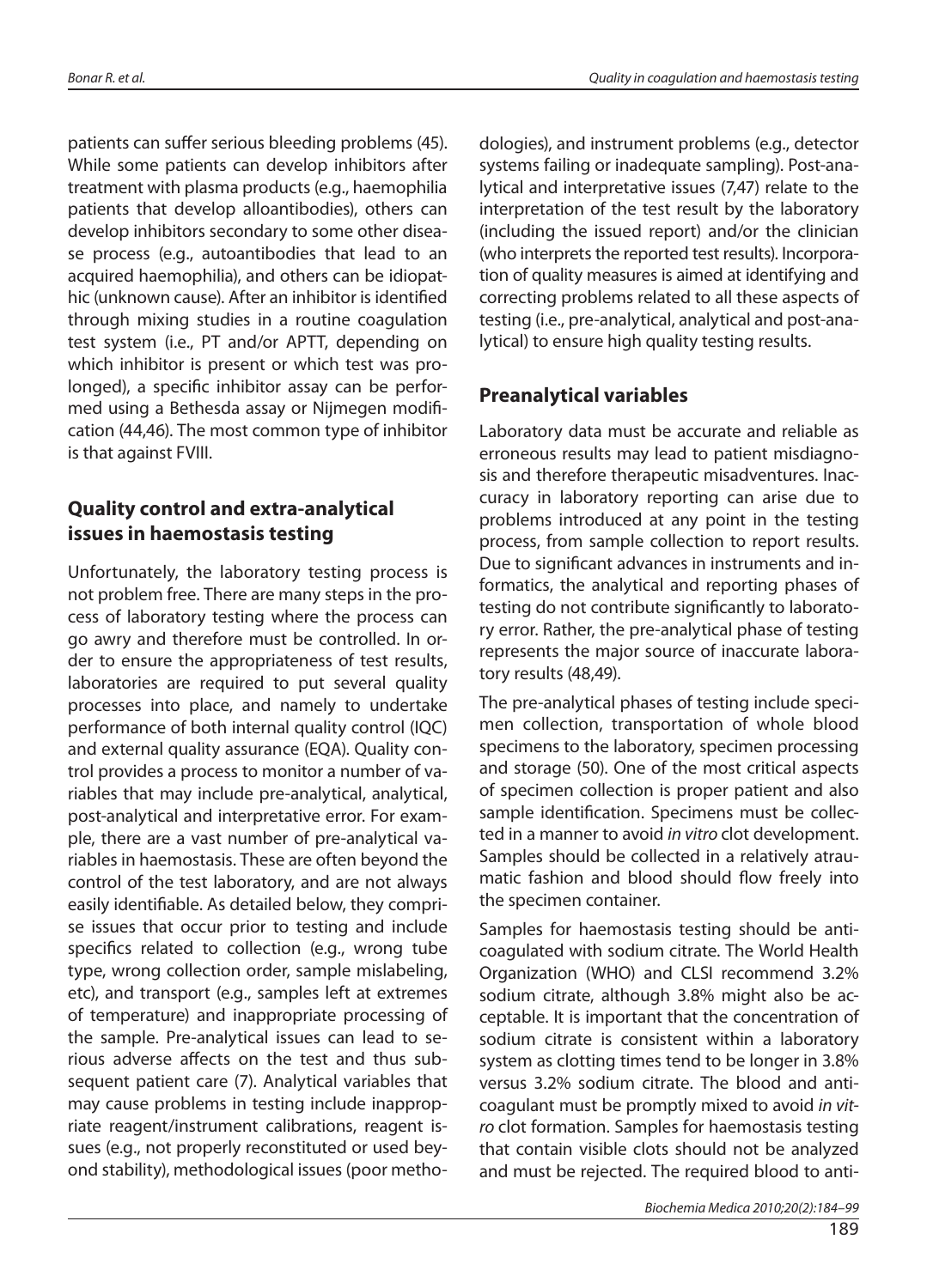coa gulant ratio is 9:1 and therefore over filling or under filling of the evacuated tube should be avoided as this can introduce result error. Other anticoa gulants such as ethyle ne dia mine tet raacetic acid (EDTA) or heparin are not acceptable for haemostasis testing. Samples collected in EDTA or heparin anticoa qulated tubes or the use of serum for hae mostasis testing will lead to aberrant results and this can cause clinically significant errors in patient diagnosis. Some laboratories receive a portion or majority of test samples in secondary (aliquot) tubes and in this instance, the sample types are indistinguishable unless clearly and properly labeled as sodium citrate plasma, EDTA plasma, heparin plasma or serum. When the sample matrix is unknown or in doubt, performance of sodium, potassium and calcium assays on the sample can be undertaken to help determine the sample matrix. Samples collected in sodium citrate tend to have high sodium and low calcium values while samples collected in potassium EDTA will have elevated potassium levels with undetectable calcium values (51). Samples for haemostasis testing collected in the wrong anticoagulant tube or serum samples should not be analyzed and must be rejected.

Stability of haemostasis samples depends on which assay(s) are to be performed as well as the temperature and conditions of storage. Following collection, samples should be transported to the laboratory at room temperature promptly, ideally within one hour of drawing. Cold storage of citrated whole blood, either by placing samples in an ice bath or refrigerated (2–8  $\degree$ C) may lead to activation of platelets, activation of factor VII and significant time dependent loss of both FVIII and VWF. Depending on the tests ordered and whether unfractionated heparin is present in the specimen, samples can be stored either as whole blood or centrifuged and the plasma left remaining on the red cells or the plasma aliquoted.

In summary:

190

• Samples for platelet function testing should remain at room temperature and testing completed within 3 to 4 hours of collection.

- Samples for PT/INR evaluation are stable at room temperature for 24 hours. Samples can be stored as whole blood or centrifuged.
- Samples containing unfractionated heparin must be processed within 1 hour of collection because of release of PF4 from platelets in vitro which neutralizes the heparin leading to spuriously low heparin levels as measured by an APTT or anti-FXa assay. If the whole blood is centrifuged within 1 hour, the heparinized plasma can be left at room temperature for up to four hours prior to testing.
- Samples for APTT testing that do not contain unfractionated heparin and samples for special coa gulation assays should be maintained at room temperature if testing will be complete within four hours. Samples that cannot be tested in this time frame should be spun and the plasma frozen in a freezer that does not undergo automatic freeze thaw cycles.

Samples should be centrifuged to obtain platelet poor plasma containing  $\leq 10 \times 10^9$  platelets/L. In order to ensure appropriate removal of platelets for some particularly sensitive tests including LA, a process of double centrifugation is recommended (7,43). This is especially important if the plasma will be frozen prior to testing. The use of micropore filters to remove platelets is not recommended since this filtration process can lead to loss of factors V, VIII, IX, XII and VWF (43,54). Samples that are stored frozen should remain at  $-20$  °C for no more than two weeks. Prior to testing, samples should be completely thawed in a 37  $\degree$ C water bath (for about 5 minutes) and mixed thoroughly prior to testing. Repeated freeze/thaws should be minimized, to retain sample integrity.

# **Internal quality control (IQC)**

IQC must be analyzed with each assay performed within the laboratory. The purpose of IQC is to assess ongoing assay performance to ensure that assays are performing according to specifications to ensure results that are accurate and reliable. IOC material generally includes 'normal' and 'abnormal' sample controls with results plotted using a Levy-Jennings chart. This process is performed for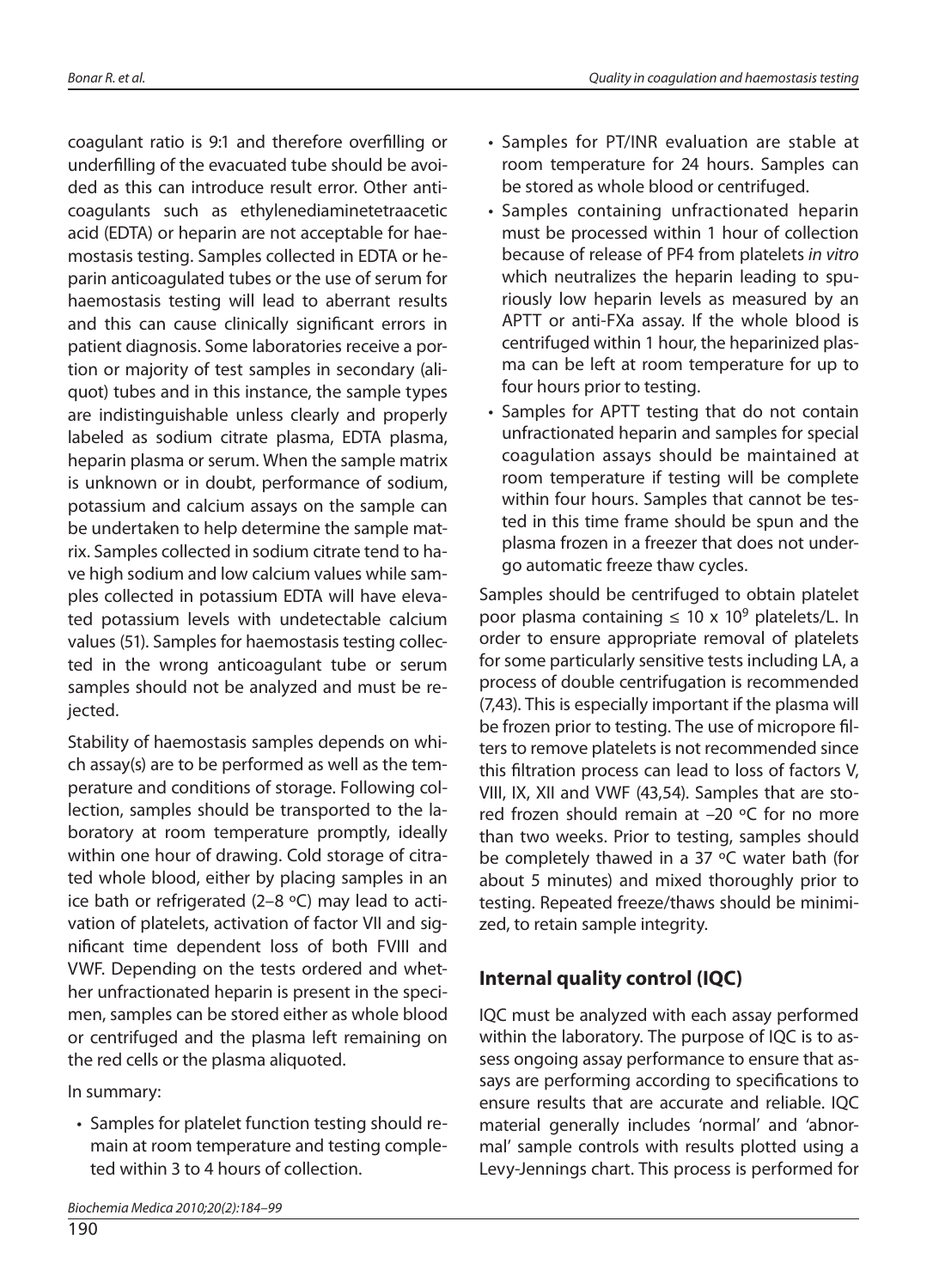each analyte tested (i.e., PT, APTT, etc), and using a time-frame suited to each test performed. For example, for continuous test systems such as APTT, it might be appropriate to perform testing every two, four or so hours. For tests performed in batches, it might be appropriate to perform controls at the start, middle and end of the test run. When IOC falls out of the expected range, laboratories can refer to several rules (e.g., Westgard Rules; available at: www.westgard.com) to determine if the assay is still performing adequately or if instrument/assay troubleshooting is required. For example, when IQC results are flagged as being out of the expected range by more than three standard deviations, the laboratory should be alerted and the problem investigated and resolved. Results from that particular run should not be reported until the out of range IQC issue is ad-

dressed. Records should be kept of changes in lot numbers of reagents and variation between reagent lots monitored. Recalibration may be required for specific assays (e.g., new standard curve for specific factor assays). IQC can be readily and easi-Iv applied to most diagnostic hae mostasis assays. Several levels of controls are utilized for each and every test analyte. Some examples are given in Table 1.

In contrast, a review of the IQC (and EQA) for platelet aggregation testing emphasizes the struggle diagnostic laboratories may face providing adequate quality control for particular tests. In this in stance, for example, one issue comprises the collection and transport of fresh blood to provide functional platelets for testing. An important function of IQC is to ensure reproducibility of testing.

| <b>Test (abbreviation)</b>                                            | <b>Level 1 control target</b>                                                     | <b>Level 2 control target</b>                                                 | Optional/additional controls and<br>comments                                                                                                                                                  |
|-----------------------------------------------------------------------|-----------------------------------------------------------------------------------|-------------------------------------------------------------------------------|-----------------------------------------------------------------------------------------------------------------------------------------------------------------------------------------------|
| <b>Routine coagulation</b><br>tests (i.e., PT, INR,<br>APTT, TT).     | Midpoint of normal<br>reference range                                             | Midpoint of therapeutic<br>(anticoagulant therapy) range<br>(high level)      | High end of therapeutic or abnormal<br>range                                                                                                                                                  |
| <b>Fibrinogen</b>                                                     | Low end or midpoint of<br>normal reference range                                  | Midpoint of abnormal (low level)<br>range                                     | High end control if thrombosis-risk is<br>being assessed.                                                                                                                                     |
| D-dimer                                                               | Low end or midpoint of<br>normal (negative) reference<br>range (negative control) | Midpoint of abnormal (positive)<br>range (positive control)                   | High end for quantitative assays,<br>especially if DIC is being 'monitored'                                                                                                                   |
| <b>Factor assays</b><br>(FII, FV, FVII, FVIII,<br>FIX, FX, FXI, FXII) | Low end or midpoint of<br>normal reference range<br>(i.e., 90-100%)               | Midpoint of abnormal (low level)<br>range (i.e., 20-40%)                      | Factor deficient plasma to identify<br>lower assay limit; high-end control<br>(≥150%) for quantitative assays if<br>thrombosis-risk is being assessed.                                        |
| <b>FXIII</b>                                                          | Normal plasma (negative<br>control)                                               | FXIII deficient plasma (positive<br>control)                                  |                                                                                                                                                                                               |
| <b>VWF assays</b>                                                     | Low end or midpoint of<br>normal reference range<br>(i.e., 90-100%)               | Midpoint of abnormal (low level)<br>range (i.e., 20-40%)                      | VWF deficient plasma to identify lower<br>assay limit; high-end control (≥150%) for<br>quantitative assays if thrombosis-risk<br>is being assessed; qualitative (Type 2<br>VWD-like) control. |
| PC, PS, AT                                                            | Low end or midpoint of<br>normal reference range                                  | Midpoint of abnormal (low level)<br>range, or heterozygous pattern<br>control |                                                                                                                                                                                               |
| <b>APCR</b>                                                           | Low end or midpoint of<br>normal reference range                                  | Midpoint of abnormal (low level)<br>range, or heterozygous pattern<br>control |                                                                                                                                                                                               |
| LA                                                                    | Negative control                                                                  | Positive control (weak positive<br>near assay cut-off)                        | Positive control (moderate or strong<br>positive)                                                                                                                                             |

**TABLE 1.** Sample quality control specifications for coagulation and haemostasis.

Biochemia Medica 2010;20(2):184–99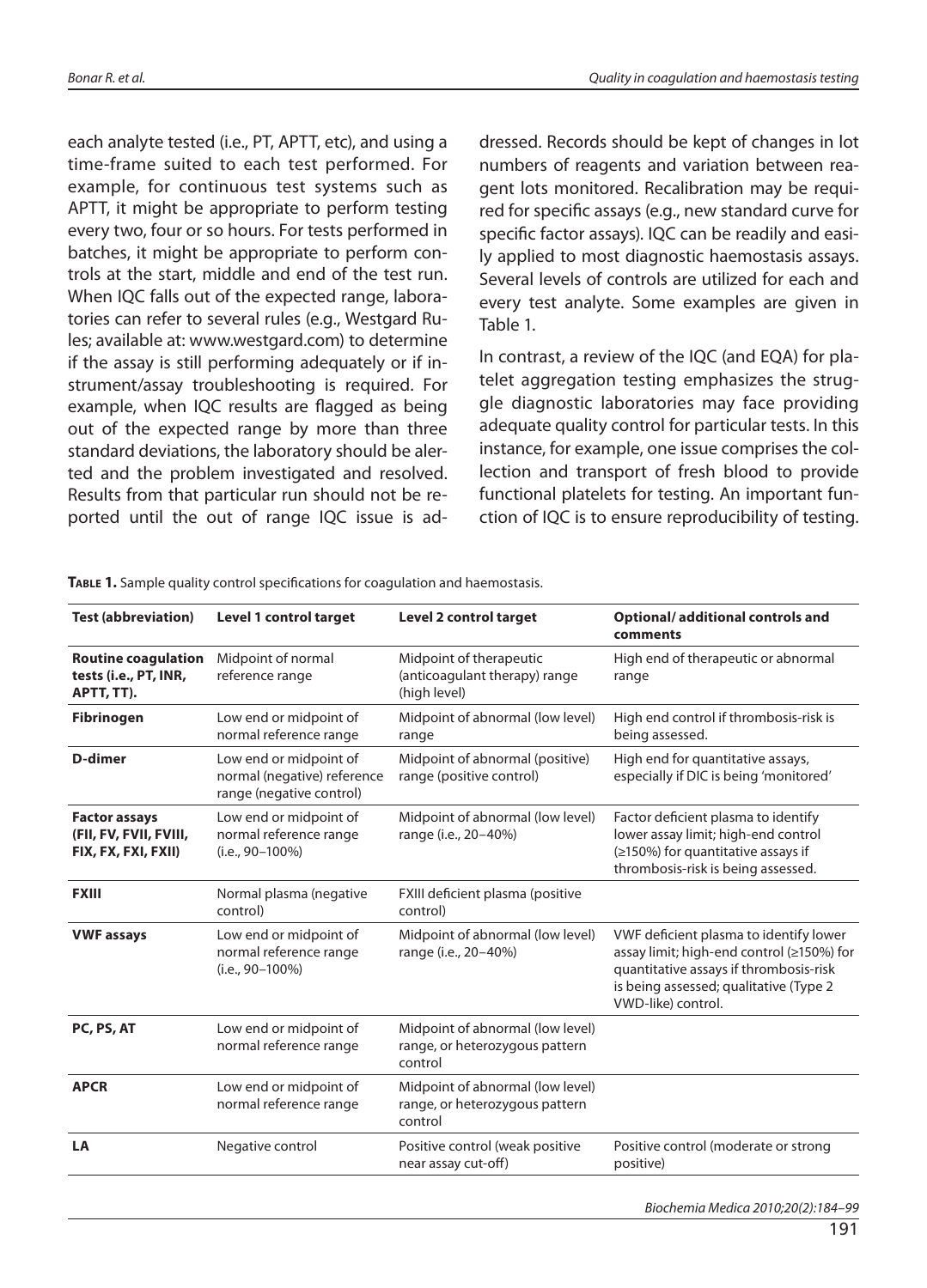For platelet aggregation this should therefore ideally include a normal (and ideally an abnormal) control with every batch of platelet functions performed. A normal (and an abnormal) control shou-Id also be run with each new lot of reagents. Although this may seem simple it is not without its challenges. Commercial control material does not exist. Abnormal control material would need to be obtained from patients with known defects, or on anti-platelet agents. The provision of normal donors to provide fresh platelets is also an issue, particularly for small laboratories where 'volunteers' may be in short supply. There are also obvious ethical issues related to these invasive procedures being regularly repeated on normal and patient 'volunteers'. The current CLSI guidelines (52) state; "It is good laboratory practice that [platelet function] reagents are tested with a normal platelet control each time an aggregation study is performed; one may plot these cumulative values on a QC chart to assess their potency". However, while this can be achieved in large laboratories (55), it is not typically feasible for most test laboratories. Other international guidelines on platelet function testing aiming to provide diagnostic laboratories with guidance on sample collection, processing and analysis are currently being formulated by members of the ISTH.

# **External quality assurance**

EQA describes a different and supplementary process to IQC. EQA is a peer group assessment process that allows a laboratory to assess individual analytes against those of other laboratories using either the same or different reagents or instrumentation. EQA also provides a means to evaluate longterm performance of laboratories. For haemostasis testing, the analytes assessed by EQA programs are those used in the diagnosis and treatment of bleeding and thrombotic disorders. As well as providing an external assessment of laboratory test performance, most EQA providers also offer educational support for laboratories, either through expert advice or via the distribution of written publications. In addition, most EQA providers distribute and collate questionnaires related to current practice, which also inform participants on va-

192

rious topics of interest, and provide additional information on reagents, instrumentation and laboratory practices.

Assessment criteria utilized by EQA providers may vary from program to program. EQA reports typically permit laboratories to also undertake self-assessment of their own results compared to those of their peers. Individual laboratory bias and drift can be monitored as well as accuracy and precision. For example, the Royal College of Pathologists of Australasia (RCPA) Hae matology Quality Assurance Program (QAP) provides participants with sum mary data for an entire year's program to give an overview of long-term laboratory performance. End of cycle (EOC) reports also provide a statistical analysis of the results for each analyte over the survey year.

Participation in a program that offers EQA is often a requirement for laboratory accreditation by regulatory authorities (56). For example, within Australia, medical laboratory accreditation is conducted by a body called NATA (National Association of Testing Authorities), which assesses all Australian diagnostic haemostasis laboratories on a threeyear basis. In the U.S. this is largely accomplished by the College of American Pathologists (CAP). During these assessments, the results from the EQA program are examined and any analytes outside of defined 'allowable limits of performance' need to be identified as being actioned or investigated by the laboratory, and an explanation of any discrepancies needs to be recorded. If the problem occurs over more than one survey then the laboratory needs to be proactive in solving the issue. Moreover, the EQA providers are themselves also monitored by these government regulatory bodies. For example, the RCPA Haematology QAP is accredited by NATA and also assessed on a threeyear basis.

# **Importance of external quality assurance**

There are many internationally recognized EQA programs, although several are prominent in the area of coagulation and hae mostasis (57–60). These include the RCPA Hae matology QAP, the UK-based NEQAS (National External Quality Assurance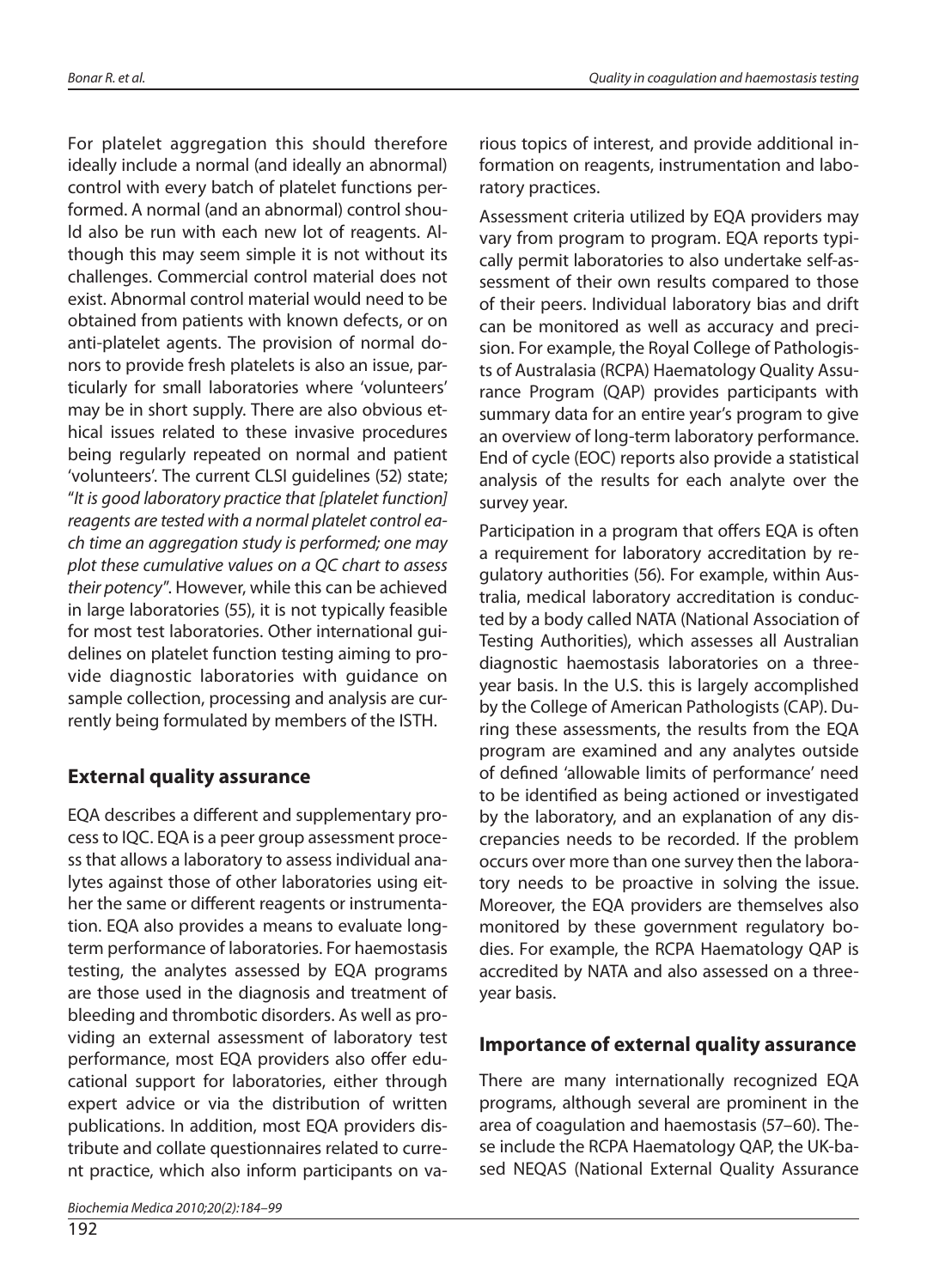Scheme), the European based ECAT, and the US based CAP (College of American Pathologists) and NASCOLA (North American Specialized Coagulation Laboratory Association). There are also several National programs that conduct EQA programs within more localized regions such as individual countries. All programs have value, although economies of scale for some analytes would favor the larger or international programs. Thus, EQA for routine coagulation testing would largely be covered by all EQA programs that offer coagulation-based programs, although local or National programs would likely dominate, whereas assessment of analytes for the more specialized tests of haemostasis (e.g., VWF, factor inhibitors, etc) would only be provided by some of the international EQA programs.

In any case, it is through these EQA programs that laboratories can monitor, improve and establish good laboratory practice in order to ensure accuracy, precision and quality of testing. This in turn will provide more correct diagnoses and safer patient care by clinicians, which is the main purpose of laboratory procedures. The following paragraphs highlight some recent initiatives by various EQA providers.

## **Routine coagulation testing**

Most publications about the evaluation of routine coagulation testing relate to their application within the investigation of specific disorders (see following sections) or to INR monitoring of anticoagulant therapy or to D-dimer testing. With respect to the both INR and D-dimer, many ongoing issues have been highlighted by EQA providers. For example, errors in the equation used to calculate INR or errors in the conversion of units used in reporting quantitative D-dimer assays (57–62).

# **Thrombophilia testing**

Since both test methodology and the composite tests performed within a panel can affect the accuracy of the detection of specific thrombophilia markers, assessment of testing practice by evaluation of laboratory based test proficiency using multi-laboratory surveys (EQA) is considered a basic necessity in laboratory practice.

## Lupus anticoa gulant (LA)

Because of the heterogeneity of LA antibodies and the dependence of the laboratory testing on the clinical diagnosis, reliability in the many different assays used to detect aPL is needed. Test performance guidelines have recently been updated by the ISTH SSC (43). Despite these efforts, testing remains plaqued by a plethora of methodological issues and non-standardization in test practice (18). The CAP published an evaluation on the effect of LA on routine coagulation factor assays in 1986 and 1987 (63). At that time, the APTT reagents varied in their sensitivity to LA leading to the conclusion that laboratories needed to be careful in their selection of APTT reagents for detecting LA. Also noted was the potential for a strong LA to interfere with the FVIII assay causing falsely low levels for all APTT reagents with a high titre LA.

Over a period of three years, NEQAS evaluated results returned by participants for a weak, strong and absent LA samples (64). The testing was performed in 220 centers and the APTT, dRVVT (dilute RVVT) and KCT (kaolin clotting time) results were evaluated. The ability of individual laboratories to make an appropriate diagnosis was influenced by selection and application of the test technique. The presence of a strong LA was not detected by 4% of laboratories, with the correct diagnosis being made by 94% of dRVVT users and 85% of KCT users. A weak LA was not detected by over half of the testing centers. Improvements in testing for LA were found by this EQA provider in a later survey after dissemination of national guidelines on laboratory methods (65).

The RCPA Haematology QAP has over the last 10 years evaluated over 20 LA survey samples distributed to participants (most were various grades of positive for LA, a few were normal or equivocal). Most laboratories used a panel of tests including the APTT (100% of participants), KCT (26–76%), and dRVVT (75-100%). Coefficients of variations (CVs) for assays have ranged from 5 to 40%. dRVVT appeared to be the most sensitive and specific for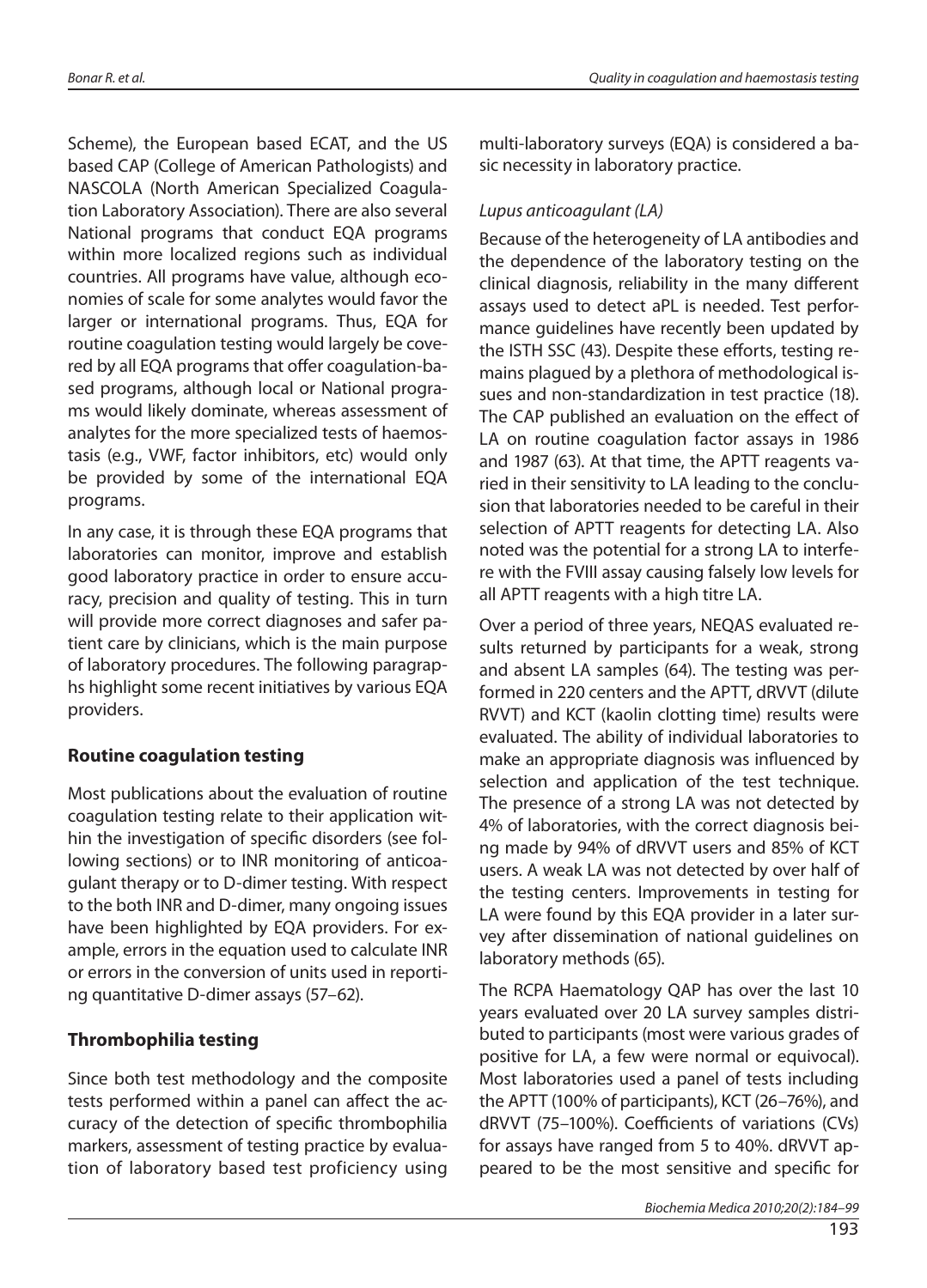detection of LA, although laboratories performed best when they used a panel of tests (66). The overall error rate was generally  $<$  5%, and was in part dependent on the strength of the LA (higher rates for weaker LA). Although the then-current LA guidelines were followed by the majority of participant laboratories, interpretative errors were often produced by the small number of laboratories that did not.

NASCOLA and ECAT have also assessed and reported on performance of LA testing, with NASCOLA recently identifying a high false negative rate of 35–40%, and identifying that some 25% of laboratories did not comply with ISTH recommendations (67).

# AT, PC, PS and APCR

A diagnostic error rate of 2–10% has been observed for AT, PC, PS, and APCR from participants of the RCPA QAP, with both test type and test methodology contributing to this (66). The best performer is the AT assay, while the worst are the PS assays (both total and free PS assays) with CVs reaching 30%. Tests for PC also suffer from some degree of variability, and both PC and PS clot-based assays may on occasion be influenced by the presence of APCR. Similar findings have also been reported by the NEQAS and ECAT (68,69). The APCR assay error rates were greater for the APTT-based method (even when FV deficient plasma was added to the test system) than the RVVT-based method, which performed well even without the addition of FV deficient plasma (66).

## **Factor inhibitor investigations**

This has recently been reported by various EQA providers (70–76). In brief, high inter-assay variability in assay results has been consistently observed in all reports, with little or no improvement over the past decade. Also concerning is the lack of standardization across laboratories, with no two laboratories identified as performing the same test procedure in a recent evaluation from the RCPA Hae matology QAP (72,73). Overall, the Nijmegen method appears to perform slightly better than a standard Bethesda method.

194

# **Von Willebrand factor/ von Willebrand di sea se in ves ti ga tio ns**

In the period of 2003–2005, CAP evaluated the performance of 160 to 219 laboratories using three different lyophilized plasmas with VWF antigen levels of 25%, 50% and 100% (77). The results showed high accuracy for the VWF:Ag and VWF:R-Co activity assay, with all-method mean values falling between 3.2% and 5.6% respectively. However, whilst the VWF:Ag assay showed moderate precision, with all CVs ranging from 10.7% to 15.1%, the VWF:RCo assay showed low precision, with all method CVs ranging from 23.3 to 30.9%. Precision increased as the VWF concentration increased for all assays.

The RCPA Haematology QAP has dispatched a total of nearly 60 plasma samples to participants for VWD evaluation over the years 1998 to 2009 (34,35,78). These samples have included plasma from normal individuals plus all of the major VWD subtypes (Type 1, Type 2A, 2B, 2M, 2N, and Type 3). FVIII: C was performed by all participating laboratories. VWF:Ag was performed by all participants in earlier surveys, but in more recent survey a few laboratories have not included this in their panel of tests. The VWF:RCo assay was performed by  $>$ 90% of participants in earlier surveys, but this has dropped to  $\sim$  60% of participants in more recent surveys, indicating that many laboratories have ceased using this assay. Usage of the VWF:CB assay has been fairly consistent over the years with  $\sim$ 50% of participants performing the assay. Greater than 80% of participants generally perform at least one functional assay (i.e., either VWF:RCo or VWF:CB) and in  $\sim$  40% of cases perform both assays. The CVs for all these assay has been reported in the literature and are dependent on both the methodology and level of VWF in the sample, but tend to increase in the order FVIII: $C < VWF:Ag <$  $VWF:CB < VWF:RCo$ , and CVs are highest when the VWF level is lowest. In the more recent reports, the issue of diagnostic interpretive error rates associated with methodology and test panels has been explored. The main finding is that addition of VWF:CB to a core test panel of FVIII:C, VWF:Ag, and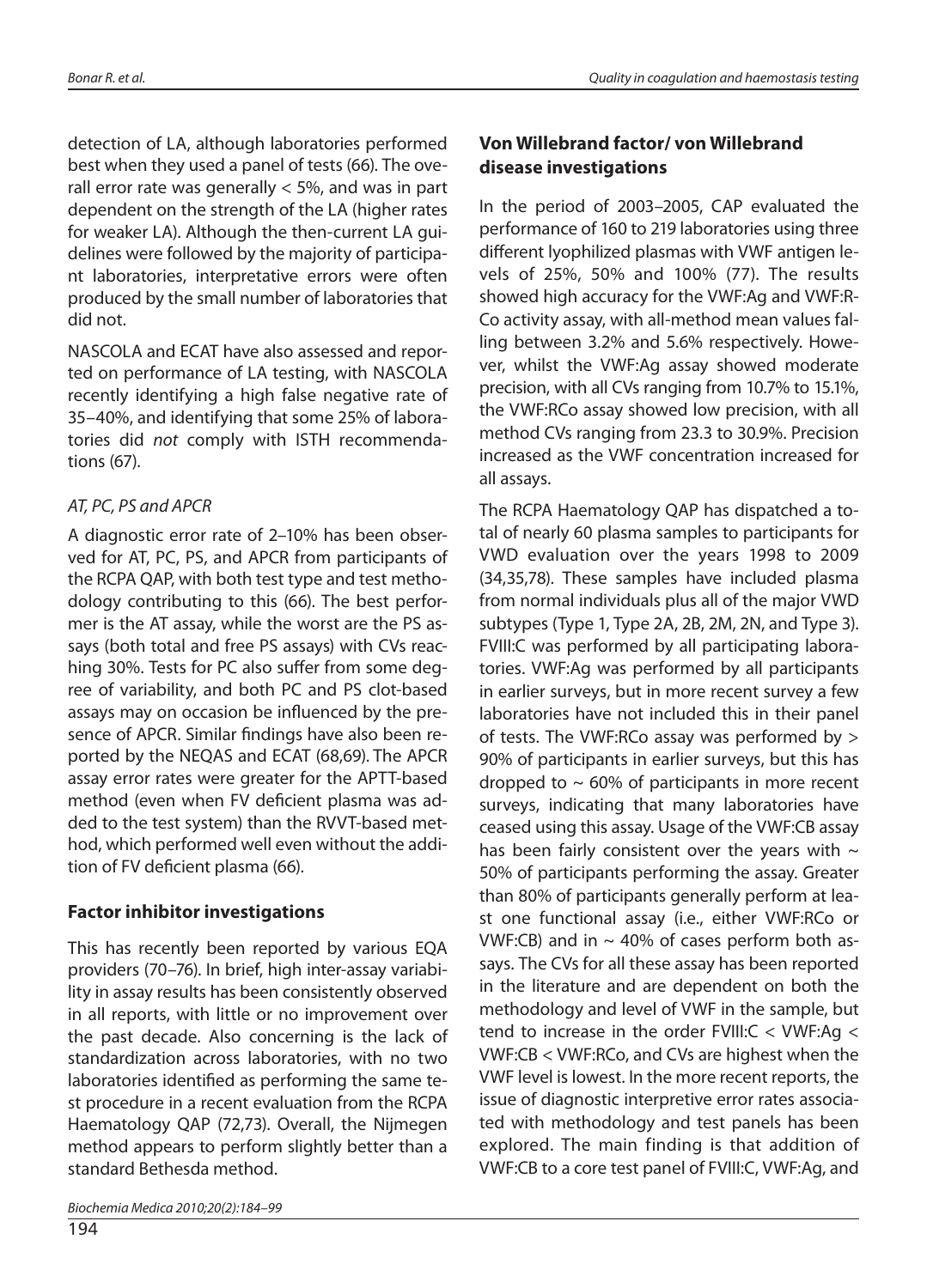VWF:RCo will consistently and substantially reduce VWD diagnostic error rates.

Another major recent issue explored by the RCPA Hae matology QAP was the evaluation of the performance of the VWF tests at (diagnostically important) low levels of VWF (35). The RCPA QAP identified the lower limit of sensitivity for VWF:Ag and VWF:CB assays to be up to 10 U/dL, but this was up to 20 U/dL or greater for VWF:RCo. Interestingly, automation of many of these test procedures over the last few years has not improved the lower limit of sensitivity performance in the diagnostic haemostasis laboratory. The RCPA Haematology OAP made several recommendations to he-Ip reduce the possibility of diagnostic error in VWD related to this issue, and namely:

- 1. choose appropriate methodologies capable of measuring levels of VWF well below 20 U/dL;
- 2. repeat VWF testing on a fresh sample for confirmation:
- 3. use a comprehensive range of appropriate controls:
- 4. adjust the concentration of the test plasma to match assay to lerances; and
- 5. perform as comprehensive a test panel as possible.

Other EQA providers have reported on VWF testing, and have also shown considerable variation in test practice and in test results, both of which com promise the diagnostic process (79,80).

#### **Platelet function testing**

Although not ideal, recent initiatives from the RCPA and other EQA providers show that some form of EQA for platelet function testing is also feasible  $(81-87)$ . As an example, the RCPA is offering a new program to cater to the PFA-100 analysis in laboratories from 2010.

# **Guidelines for improving the quality of coagulation and haemostasis testing**

A number of organizations provide guidelines to improve the testing process for coagulation and hae mostasis. These include various ISTH SSCs, and CLSI. Thus, ISTH SSC quidelines for LA testing have recently been published (43), as have some quidelines related to platelet function testing using the PFA-100 (88). The CLSI is also very active in this arena, and has published a wide variety of relevant guidelines, including those for collection and processing of coagulation samples (50), for generating normal reference ranges in testing (89), as well as for platelet function (52), VWF and factor testing (90; currently under revision), and PT and APTT testing (91). Other quidelines are in progress, including one on the Quantitative D-dimer for Exclusion of Venous Thromboembolism (currently in draft form) and one on LA testing.

# **Con clu sion**

The haemostasis pathway is very complex, and includes various elements of activation and regulation. The investigation of aberrant hae mostasis or the monitoring of anticoagulant therapy requires the performance of a multitude of test procedures. These in turn can be influenced by many factors ranging from anticoagulant therapy, liver disease, and infections, in addition to congenital and acquired defects. Specific procedures for test collection, sample preparation, test performance, and quality assurance need to be established in every laboratory to ensure provision of accurate and reliable results to enable appropriate patient mana gement and care. IQC and EQA facilitate this process to ensure the quality of test results. This is evidenced by various examples within this review.

#### **Re feren ces**

- 1. Olson JD, Preston FE, Nichols WL. External quality assurance in thrombosis and hemostasis: an international perspective. Semin Thromb Hemost 2007;33:220-5.
- 2. NCCLS. A Quality System Model for Health Care: Approved Guideline. Wayne, PA: NCCLS Document GP26-A; 1999.
- 3. Simundic AM, Topic E. Quality indicators. Biochem Med 2008;18:311-19.
- 4. Lippi G, Simundic AM. Total quality in laboratory diagnostics. It's time to think outside the box. Biochem Med 2010; 20:5-8.

Biochemia Medica 2010;20(2):184–99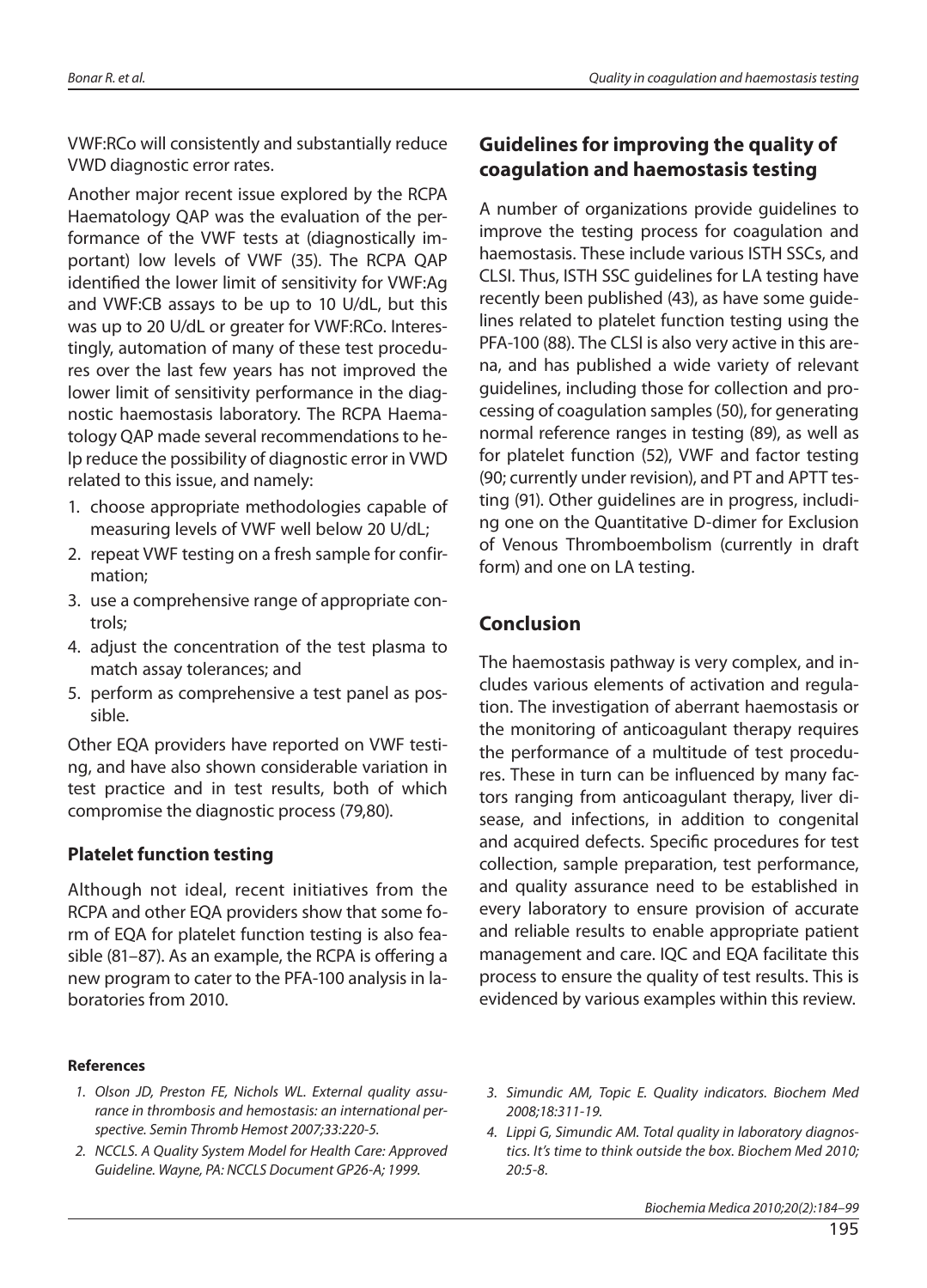- 5. Plebani M. Laboratory errors: How to improve pre- and post-analytical phases? Biochem Med 2007;17:5-9.
- 6. Plebani M, Sanzari MC, Zardo L. Quality control in coagulation testing. Semin Thromb Hemost 2008:34:642-6.
- 7. Favaloro EJ, Lippi G, Adcock DM. Preanalytical and postanalytical variables: the leading causes of diagnostic error in hemostasis? Semin Thromb Hemost 2008;34:612-34.
- 8. Lippi G, Favaloro EJ, Franchini M, Guidi GC. Milestones and perspectives in coaqulation and hemostasis. Semin Thromb Hemost 2009;35:9-22.
- 9. Franchini M, Favaloro EJ, Lippi G. Mild hemophilia A. J Thromb Haemost 2010;8:421-32.
- 10. Sadler JE, Budde U, Eikenboom JCJ, Favaloro EJ, Hill FGH, Holmberg L, et al. and the Working Party on von Willebrand Disease Classification. Update on the pathophysiology and classification of von Willebrand disease: a report of the Subcommittee on von Willebrand Factor. J Thromb Haemo st 2006;4:2103-14.
- 11. Cattaneo M. Light transmission aggregometry and ATP release for the diagnostic assessment of platelet function. Semin Thromb Hemost 2009;35:158-67.
- 12. McGlasson DL, Fritsma GA. Whole blood platelet aggregometry and platelet function testing. Semin Thromb Hemost 2009;35:168-80.
- 13. Pereira J, Quiroga T, Mezzano D. Laboratory assessment of familial, nonthrombocytopenic mucocutaneous bleeding: a definitive diagnosis is often not possible. Semin Thromb Hemost 2008;34:654-62.
- 14. Mezzano D, Quiroga T, Pereira J. The level of laboratory testing required for diagnosis or exclusion of a platelet function disorder using platelet aggregation and secretion assays. Semin Thromb Hemost 2009;35:242-54.
- 15. Favaloro EJ, McDonald D, Lippi G. Laboratory investigation of thrombophilia: the good, the bad, and the ugly. Semin Thromb Hemost 2009;35:695-710.
- 16. Franchini M, Mannucci PM, Von Willebrand factor: another janus-faced hemostasis protein. Semin Thromb Hemost 2008;34:663-9.
- 17. Lippi G, Franchini M. Pathogenesis of venous thromboembolism: when the cup runneth over. Semin Thromb Hemost 2008;34:747-61.
- 18. Favaloro EJ, Wong RC. Laboratory testing and identification of antiphospholipid antibodies and the antiphospholipid syndrome: a potpourri of problems, a compilation of possible solutions. Semin Thromb Hemost 2008;34:389-410.
- 19. Wong RCW, Favaloro EJ. Clinical features, Diagnosis and Management of the Antiphospholipid Syndrome. Semin Thromb Hemost 2008;34:295-304.
- 20. Quick AJ, Stanley-Brown M, Bancroft FW. A study of the coa gulation defect in he mophilia and in jaundice. Am J Med Sci 1935;190:501-11.
- 21. Favaloro EJ, Adcock DM. Standardization of the INR: how good is your laboratory's INR and can it be improved? Semin Thromb Hemost 2008;34:593-603.
- 22. Favaloro EJ, McVicker W, Hamdam S, Hocker N. Improving the harmonisation of the International Normalized Ratio

Biochemia Medica 2010;20(2):184–99

(INR): Time to think outside the box? Clin Chem Lab Med 2010; in press.

- 23. Lippi G, Favaloro EJ. Activated partial thromboplastin time: new tricks for an old dogma. Semin Thromb Hemost 2008;34:604-11.
- 24. Mina A, Favaloro EJ, Mohammed S, Koutts J. A laboratory evaluation into the short activated partial thromboplastin time. Blood Coagul Fibrinolysis 2010;21:152-7.
- 25. Lippi G, Salvagno GL, Ippolito L, Franchini M, Favaloro EJ. Short activated partial thromboplastin time: causes and management. Blood Coagul Fibrinolysis 2010; in press.
- 26. de Moerloose P, Neerman-Arbez M. Congenital fibrinogen disorders. Semin Thromb Hemost 2009;35:356-66.
- 27. de Moerloose P, Boehlen F, Neerman-Arbez M. Fibrinogen and the Risk of Thrombosis. Semin Thromb Hemost 2010: 36:7-17.
- 28. Favaloro EJ. Laboratory testing in disseminated intravascular coagulation. Semin Thromb Hemost 2010; in press.
- 29. Lippi G, Franchini M, Targher G, Favaloro EJ. Help me, Doctor! My D-dimer is raised. Ann Med 2008;3:1-12.
- 30. Prisco D, Grifoni E. The role of D-dimer testing in patients with suspected venous thromboembolism. Semin Thromb Hemost 2009;35:50-9.
- 31. Karimi M, Bereczky Z, Cohan N, Muszbek L. Factor XIII Deficiency. Semin Thromb Hemost 2009;35:426-38.
- 32. Favaloro EJ. Toward a new paradiam for the identification and functional characterization of von Willebrand disease. Semin Thromb Hemost 2009:35:60-75.
- 33. Favaloro EJ. An update on the von Willebrand factor collagen binding (VWF:CB) assay: 21 years of age and beyond adolescence, but not yet a mature adult. Semin Thromb Hemost 2007;33:727-44.
- 34. Favaloro EJ, Bonar R, Kershaw G, Sioufi J, Baker R, Hertzberg M, et al. Reducing errors in identification of von Willebrand disease: the experience of the royal college of pathologists of Australasia quality assurance program. Semin Thromb Hemost 2006;32:505-13.
- 35. Favaloro EJ, Bonar R, Marsden K (on behalf of the RCPA QAP Haemostasis Committee). Lower limit of assay sensitivity: an under-recognised and significant problem in von Willebrand disease identification and classification. Clin Lab Sci 2008;21:178-85.
- 36. Favaloro EJ. Laboratory identification of von Willebrand Disease: Technical and scientific perspectives. Semin Thromb Hemost 2006;32:456-71.
- 37. Adcock DM, Bethel M, Valcour A. Diagnosing von Willebrand disease: a large reference laboratory's perspective. Semin Thromb Hemost 2006;32:472-9.
- 38. Favaloro EJ, Mohammed S, Koutts J. Identification and prevalence of von Willebrand Disease type 2N (Normandy) in Australia. Blood Coag Fibrinolysis 2009;20:706-14.
- 39. Favaloro EJ. Clinical utility of the PFA-100. Semin Thromb Hemost 2008;34:709-33.
- 40. Harrison P, Mumford A. Screening tests of platelet function: update on their appropriate uses for diagnostic testing. Semin Thromb Hemost 2009;35:150-7.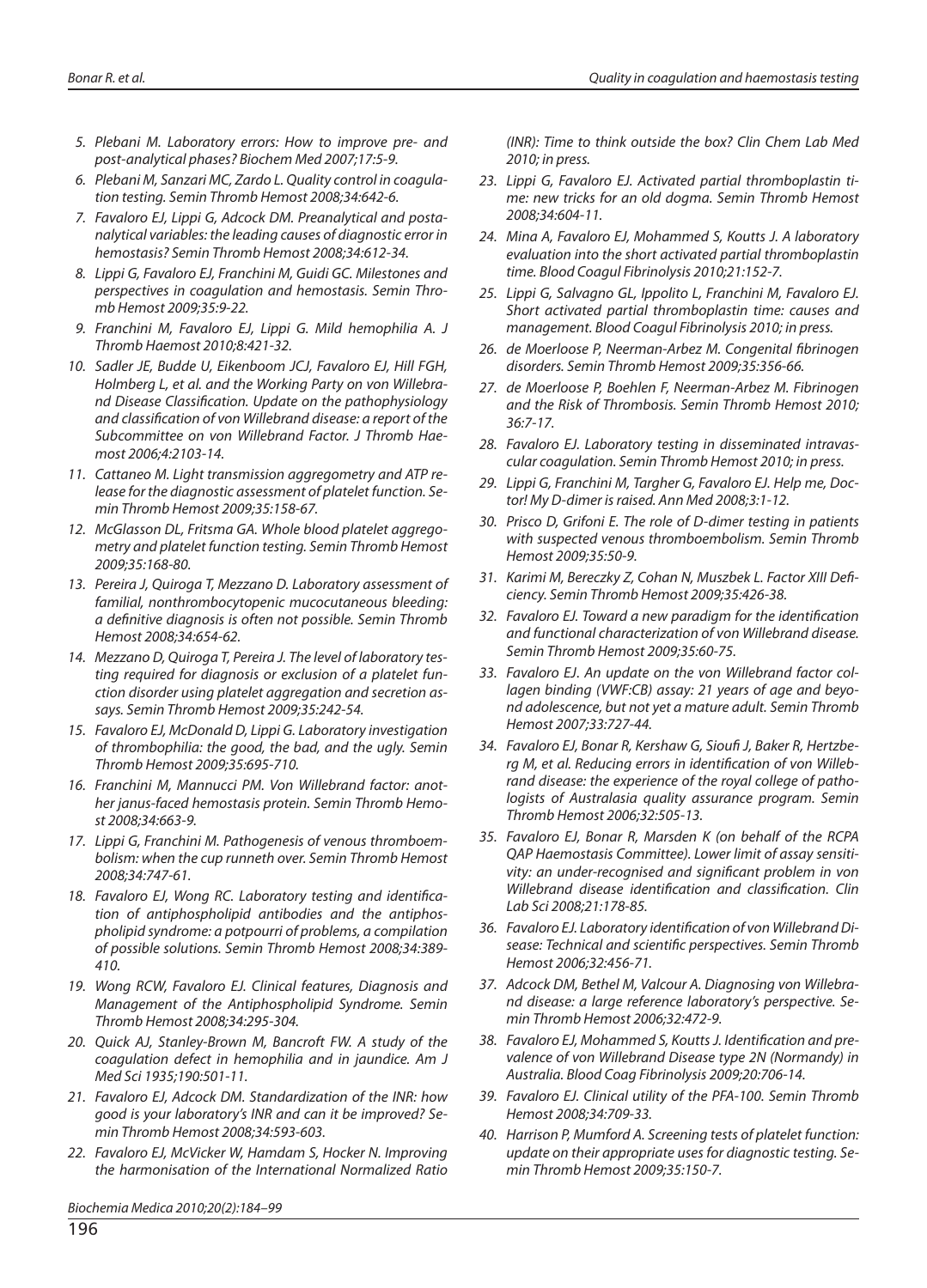- 41. Favaloro EJ, Lippi G, Franchini M. Contemporary platelet function testing. Clin Chem Lab Med 2010;48:579-98.
- 42. Favaloro EJ, Orsag I, Bukuya M, McDonald D. A nine-year retrospective assessment of laboratory testing for Activated Protein C Resistance: Evolution of a novel approach to thrombophilia investigations. Pathology 2002;34:348-55.
- 43. Pengo V, Tripodi A, Reber G, Rand JH, Ortel TL, Galli M, De Groot PG. Update of the quidelines for lupus anticoaqulant detection. J Thromb Haemost 2009;7:1737-40.
- 44. Kershaw G, Jayakodi D, Dunkley S. Laboratory Identification of Factor Inhibitors: The Perspective of a Large Tertiary Hemophilia Center. Semin Thromb Hemost 2009;35:760-8.
- 45. Franchini M, Lippi G. Acquired FVIII inhibitors. Blood 2008; 112:250-5.
- 46. Verbruggen B, van Heerde WL, Laros-van Gorkom BA. Improvements in factor VIII inhibitor detection: From Bethesda to Nijmegen. Semin Thromb Hemost 2009;35:752-9.
- 47. Favaloro EJ, Lippi G. Laboratory reporting of haemostasis assays: The final post-analytical opportunity to reduce errors of clinical diagnosis in hemostasis? Clin Chem Lab Med 2010;48:309-21.
- 48. Lippi G, Salvaano G, Montagnana M, Franchini M, Guidi GC. Phlebotomy issues and quality improvement in results of laboratory testing. Clin Lab 2006;52:217-230.
- 49. Kalra J. Medical errors: impact on clinical laboratories and other critical areas. Clin Biochem 2004;37:1052-62.
- 50. Collection, Transport, and Processing of Blood Specimens for Testing Plasma-Based Coagulation Assays and Molecular Hemostasis Assays; Approved Guideline – Fifth Edition. CLSI document H21-A5 Wayne, PA: Clinical and Laboratory Standards Institute; 2008.
- 51. Lippi G, Salvagno GL, Adcock DM, Gelati M, Guidi GC, Favaloro EJ. Right or wrong sample received for coagulation testing? Tentative algorithms for detection of an incorrect type of sample. Int J Lab Hematol 2010;32:132-7.
- 52. Platelet Function Testing by Aggregometry; CLSI document H58 Wayne, PA: Clinical and Laboratory Standards Institute; 2008.
- 53. Favaloro EJ, Soltani S, McDonald J. Potential laboratory misdiagnosis of hemophilia and von Willebrand disorder owing to cold activation of blood samples for testing. Am J Clin Pathol 2004;122:686-92.
- 54. Favaloro EJ. Preanalytical variables in coagulation testing. Blood Coagul Fibrinolysis 2007;18:86-9.
- 55. Hayward C, Moffat K, Black L, Heddle N. Application of Levey-Jennings plots to the quality monitoring of platelet aggregation tests. Int J Lab Haem 2008;30(Suppl 1):91.
- 56. Favaloro EJ. Standardisation, Regulation, Quality Assurance and Emerging Technologies in Hemostasis: Issues, controversies, benefits and limitations. Semin Thromb Hemost 2007;33:290-7.
- 57. Favaloro EJ, Bonar R. Emerging Technologies and Quality Assurance in Haemostasis: A review of findings from the Royal College of Pathologists of Australasia (RCPA) Quality Assurance Program. Semin Thromb Hemost 2007;33:235-42.
- 58. Jennings I, Kitchen DP, Woods TA, Kitchen S, Walker ID. Emerging technologies and quality assurance: the United

Kingdom National External Quality Assessment Scheme perspective. Semin Thromb Hemost 2007;33:243-9.

- 59. Spannagl M, Dick A, Reinauer H. External quality assessment schemes in coagulation in Germany: between regulatory bodies and patient outcome. Semin Thromb Hemost 2007;33:259-64.
- 60. Cunningham MT, Brandt JT, Chandler WL, Eby CS, Hayes TE, Krishnan J, et al. Quality assurance in hemostasis: the perspective from the College of American Pathologists proficiency testing program. Semin Thromb Hemost 2007;33: 250-8.
- 61. Meijer P, Haverkate F, Kluft C, de Moerloose P, Verbruggen B, Spannagl M. A model for the harmonization of test results of different D-Dimer methods. Thromb Haemost 2006;95:567-72.
- 62. Jennings I, Woods TA, Kitchen DP, Kitchen S, Walker ID. Laboratory D-Dimer measurement; improved agreement between methods throuah calibration. Thromb Haemost 2007;98:1127-35.
- 63. Brandt JT, Triplett DA, Rock WA, Bovill EG, Arkin CF. Effect of lupus anticoagulants on the activated partial thromboplastin time. Results of the College of American Pathologists survey program. Arch Pathol Lab Med 1991;115:109-14.
- 64. Jennings I, Kitchen S, Woods TAL, Preston FE, Greaves M. Potentially clinically important inaccuracies in testing for the lupus anticoagulant: an analysis of results from three surveys of the UK NEQAS for blood coagulation. Throm Haemost 1997;77:934-7.
- 65. Jennings I, Greaves M, Mackie IJ, Kitchen S, Woods TA, Preston FE. Lupus anticoagulant testing: improvements in performance in a UK NEQAS proficiency testing exercise after dissemination of national guidelines on laboratory methods. Br J Hae ma tol 2002;119:364-9.
- 66. Favaloro EJ, Bonar R, Sioufi J, Wheeler M, Low J, Aboud M, et al; RCPA QAP in Haematology. Multilaboratory testing of thrombophilia: current and past practice in Australasia as assessed through the Royal College of Pathologists of Australasia Quality Assurance Program for Hematology. Semin Thromb Hemost 2005;31:49-58.
- 67. Moffat KA, Ledford-Kraemer MR, Plumhoff EA, McKay H, Nichols WL, Meijer P, Hayward CP. Are laboratories following published recommendations for lupus anticoagulant testing? An international evaluation of practices. Thromb Hae mo st 2009;101:178-84.
- 68. Jennings I, Kitchen S, Woods TA, Preston FE. Multilaboratory testing in thrombophilia through the United Kingdom National External Quality Assessment Scheme (Blood Coagulation) Quality Assurance Program. Semin Thromb Hemost 2005;31:66-72.
- 69. Meijer P, Kluft C, Haverkate F, De Maat MP. The long term within- and between-laboratory variability for assay of antithrombin, and protein C and S: results derived from an external quality assessment program for thrombophilia screening of the ECAT foundation. J Throm Haemost 2003; 1:748-53.
- 70. Favaloro EJ, Bonar R, Duncan E, Earl G, Low J, Aboud M, et al. (on behalf of the RCPA QAP in Haematology Haemostasis Committee). Identification of factor inhibitors by diag-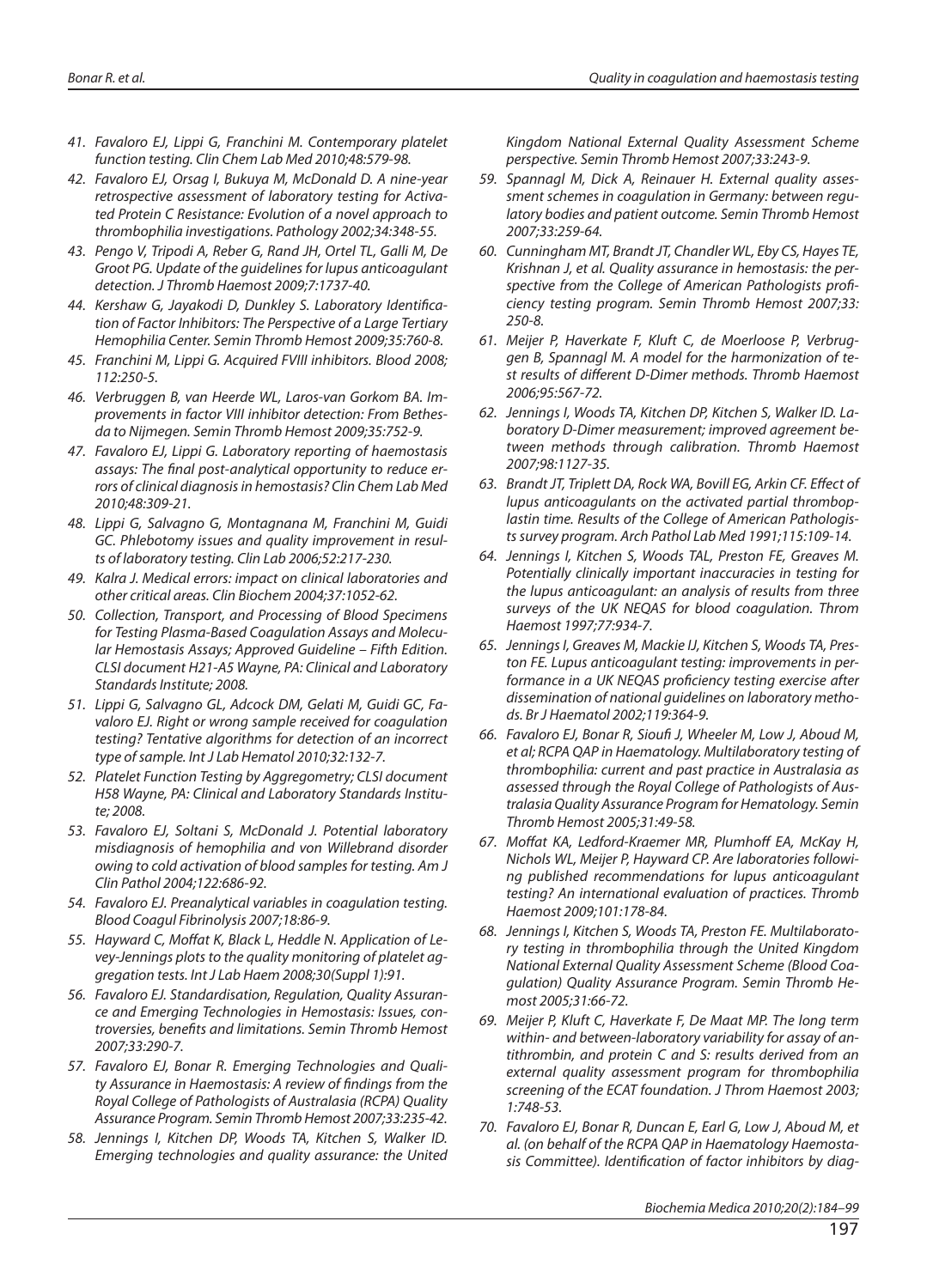nostic haemostasis laboratories: A large multi-centre evaluation. Thromb Haemost 2006;96:73-8.

- 71. Favaloro EJ, Bonar R, Duncan E, Earl G, Low J, Aboud M, et al. (on behalf of the RCPA QAP in Haematology Haemostasis Committee). Mis-identification of factor inhibitors by diagnostic haemostasis laboratories: recognition of pitfal-Is and elucidation of strategies. A follow up to a large multicentre evaluation. Pathology 2007;39:504-11.
- 72. Favaloro EJ, Bonar R, Kershaw G, Mohammed S, Duncan E, Marsden K (on behalf RCPA Haematology QAP Haemostasis Committee). Laboratory identification of factor VIII inhibitors in the real world: the experience from Australasia. Hae mophilia 2010; in press.
- 73. Favaloro EJ, Bonar R, Kershaw G, Duncan E, Sioufi J, Marsden K (on behalf RCPA Haematology QAP Haemostasis Committee). Investigations from External Quality Assurance Programs Reveal a High Degree of Variation in the Laboratory Identification of Coagulation Factor Inhibitors. Semin Thromb Hemost 2009;35:794-805.
- 74. Kitchen S, Jennings I, Preston FE, Kitchen DP, Woods TAL, Walker ID. Interlaboratory Variation in Factor VIII:C Inhibitor Assay Results Is Sufficient to Influence Patient Management: Data from the UK National External Assessment Service for Blood Coagulation. Semin Thromb Hemost 2009; 35:778-85.
- 75. Meijer P, Verbruggen B. The between-Laboratory Variation of Factor VIII Inhibitor Testing: The Experience of the External Quality Assessment Program of the ECAT Foundation. Semin Thromb Hemost 2009;35:786-93.
- 76. Peerschke EI, Castellone DD, Ledford-Kraemer M, Van Cott EM, Meijer P; NASCOLA Proficiency Testing Committee. Laboratory assessment of factor VIII inhibitor titer: the North American Specialized Coagulation Laboratory Association experience. Am J Clin Pathol 2009;131:552-8.
- 77. Hayes TE, Brandt JT, Chandler WL, Eby CS, Kottke-Marchant K, Krishnan J, et al. External peer review quality assurance testing in von Willebrand disease: the recent experience of the United States College of American Pathologists proficiency testing program. Semin Thromb Hemost 2006;32:499-504.
- 78. Favaloro EJ, Bonar R, Meiring M, Street A, Marsden K (on behalf of the RCPA QAP in Haematology). 2B or not 2B? Disparate discrimination of functional VWF discordance using different assay panels or methodologies may lead to success or failure in the early identification of Type 2B VWD. Thromb Haemost 2007;98:346-58.
- 79. Kitchen S, Jennings I, Woods TA, Kitchen DP, Walker ID, Preston FE. Laboratory tests for measurement of von Willebrand factor show poor agreement among different centers: results from the United Kingdom National External Quality Assessment Scheme for Blood Coagulation. Semin Thromb Hemost 2006;32:492-8.
- 80. Meijer P, Haverkate F. An external quality assessment program for von Willebrand factor laboratory analysis: an over-

view from the European concerted action on thrombosis and disabilities foundation. Semin Thromb Hemost 2006; 32:485-91.

- 81. Hayward CP, Eikelboom J. Platelet function testing: quality assurance. Semin Thromb Hemost 2007;33:273-82.
- 82. Pai M, Hayward C. Diagnostic Assessment of Platelet Disorders: What Are the Challenges to Standardization? Semin Thromb Hemost 2009;35:131-8.
- 83. Favaloro EJ. Internal Quality Control and External Quality Assurance of Platelet Function Tests. Semin Thromb Hemost 2009;35,2:139-49.
- 84. Duncan EM, Bonar R, Rodgers SE, Favaloro EJ, Marsden K; RCPA QAP in Haematology, Haemostasis Committee. Methodology and outcomes of platelet aggregation testing in Australia, New Zealand and the Asia-Pacific reaion: results of a survey from the Royal College of Pathologists of Australasia Haematology Quality Assurance Program. Int J Lab Hematol 2009:31:398-406.
- 85. Favaloro EJ, Bonar R, Duncan E, Rodgers S, Marsden K; Royal College of Pathologists of Australasia Quality Assurance Program in Haematology. Utility of the PFA-100 as a screening test of platelet function: an audit of haemostasis laboratories in Australia and New Zealand. Blood Coagul Fibrinolysis 2007;18:441-8.
- 86. Moffat KA, Ledford-Kraemer MR, Nichols WL, Hayward CP; North American Specialized Coagulation Laboratory Association. Variability in clinical laboratory practice in testing for disorders of platelet function: results of two surveys of the North American Specialized Coagulation Laboratory Association. Thromb Haemost 2005;93:549-53.
- 87. Jennings I, Woods TA, Kitchen S, Walker ID. Platelet function testing: practice among UK National External Quality Assessment Scheme for Blood Coagulation participants, 2006. J Clin Pathol 2008;61:950-4.
- 88. Hayward CP, Harrison P, Cattaneo M, Ortel TL, Rao AK; Platelet Physiology Subcommittee of the Scientific and Standardization Committee of the International Society on Thrombosis and Haemostasis. Platelet function analyzer (PFA)-100 closure time in the evaluation of platelet disorders and platelet function. J Thromb Haemost 2006;4: 312-9.
- 89. Defining, Establishing, and Verifying Reference Intervals in the Clinical Laboratory. Approved Guideliline-Third Edition. CLSI Document C28-A3 Wayne, PA: Clinical and Laboratory Standards Institute; 2008.
- 90. NCCLS. Assays of von Willebrand Factor Antigen and Ristocetin Cofactor Activity; Approved Guideline. NCCLS document H51-A [ISBN 1-56238-473-2]. NCCLS, 940 West Valley Road, Suite. 1400, Wayne, Pennsylvania 19087-1898 USA, 2002.
- 91. One-Stage Prothrombin Time (PT) Test and Activated Partial Thromboplastin Time (APTT) Test; Approved Guideline – Fifth Edition. CLSI document H47-A2 Wayne, PA: Clinical and Laboratory Standards Institute; 2008.